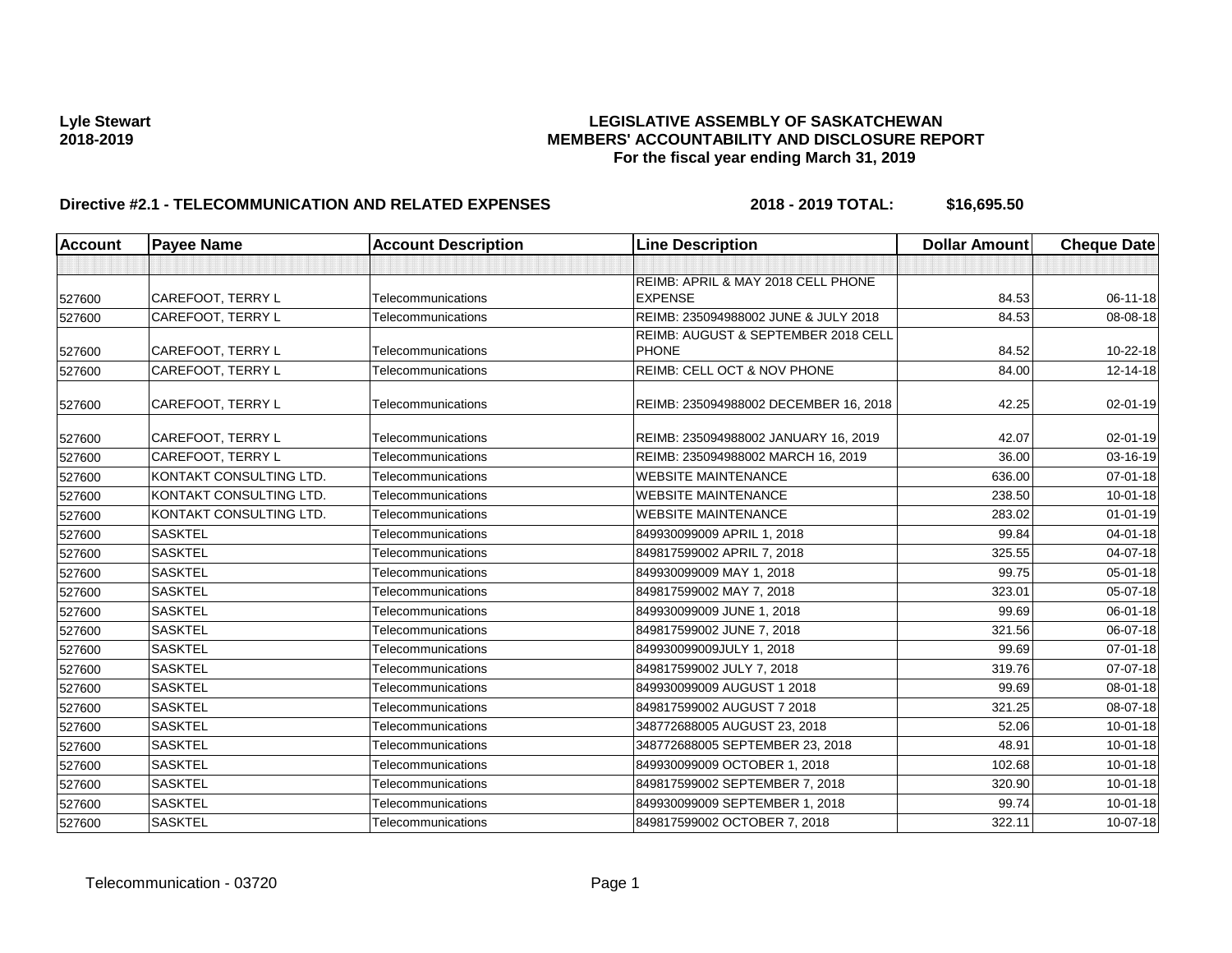| <b>Account</b> | <b>Payee Name</b>    | <b>Account Description</b> | <b>Line Description</b>          | <b>Dollar Amount</b> | <b>Cheque Date</b> |
|----------------|----------------------|----------------------------|----------------------------------|----------------------|--------------------|
|                |                      |                            |                                  |                      |                    |
| 527600         | <b>SASKTEL</b>       | Telecommunications         | 348772688005 OCTOBER 23, 2018    | 65.57                | $11-01-18$         |
| 527600         | <b>SASKTEL</b>       | Telecommunications         | 849930099009 NOVEMBER 1, 2018    | 99.69                | $11 - 01 - 18$     |
| 527600         | <b>SASKTEL</b>       | Telecommunications         | 348772688005 NOVEMBER 23, 2018   | 60.98                | $12 - 01 - 18$     |
| 527600         | <b>SASKTEL</b>       | Telecommunications         | 849930099009 DECEMBER 1, 2018    | 99.69                | 12-01-18           |
| 527600         | <b>SASKTEL</b>       | Telecommunications         | 849817599002 NOVEMBER 7, 2018    | 351.52               | 12-01-18           |
| 527600         | <b>SASKTEL</b>       | Telecommunications         | 849817599002 DECEMBER 7, 2018    | 323.02               | 12-07-18           |
| 527600         | <b>SASKTEL</b>       | Telecommunications         | 348772688005 DECEMBER 23, 2018   | 61.62                | 02-01-19           |
| 527600         | <b>SASKTEL</b>       | Telecommunications         | 849817599002 JANUARY 7, 2019     | 319.80               | 02-01-19           |
| 527600         | <b>SASKTEL</b>       | Telecommunications         | 849930099009 JANUARY 1, 2019     | 99.69                | 02-01-19           |
| 527600         | <b>SASKTEL</b>       | Telecommunications         | 348772688005 JANUARY 23, 2019    | 64.42                | 02-01-19           |
| 527600         | <b>SASKTEL</b>       | Telecommunications         | 849817599002 FEBRUARY 7, 2019    | 320.99               | 03-01-19           |
| 527600         | <b>SASKTEL</b>       | Telecommunications         | 849930099009 MARCH 1, 2019       | 102.68               | 03-01-19           |
| 527600         | <b>SASKTEL</b>       | Telecommunications         | 348772688005 FEBRUARY 23, 2019   | 59.65                | 03-01-19           |
| 527600         | <b>SASKTEL</b>       | Telecommunications         | 849930099009 FEBRUARY 1, 2019    | 99.69                | 03-01-19           |
| 527600         | <b>SASKTEL</b>       | Telecommunications         | 849817599002 MARCH 7, 2019       | 322.49               | 03-07-19           |
| 527600         | <b>SASKTEL</b>       | Telecommunications         | 348772688005 MARCH 23, 2019      | 62.01                | 03-23-19           |
| 527600         | <b>SHAW CABLE</b>    | Telecommunications         | APRIL 16 - MAY 15, 2018          | 85.81                | 04-13-18           |
| 527600         | <b>SHAW CABLE</b>    | Telecommunications         | MAY 16 - JUNE 15, 2018           | 85.81                | 05-01-18           |
| 527600         | <b>SHAW CABLE</b>    | Telecommunications         | JUNE 16 - JULY 15, 2018          | 85.81                | 06-01-18           |
| 527600         | <b>SHAW CABLE</b>    | Telecommunications         | <b>JULY 16 - AUGUST 15, 2018</b> | 85.81                | $07 - 01 - 18$     |
| 527600         | <b>SHAW CABLE</b>    | Telecommunications         | AUGUST 16 - SEPTEMBER 15, 2018   | 85.81                | $08 - 01 - 18$     |
| 527600         | <b>SHAW CABLE</b>    | Telecommunications         | <b>CABLE</b>                     | 85.81                | 08-16-18           |
| 527600         | <b>SHAW CABLE</b>    | Telecommunications         | OCTOBER 16 - NOVEMBER 15, 2018   | 85.81                | $10 - 01 - 18$     |
| 527600         | <b>SHAW CABLE</b>    | Telecommunications         | NOVEMBER 16 - DECEMBER 15, 2018  | 85.81                | $11-01-18$         |
| 527600         | <b>SHAW CABLE</b>    | Telecommunications         | DECEMBER 16 - JANUARY 15, 2019   | 85.81                | 12-01-18           |
| 527600         | <b>SHAW CABLE</b>    | Telecommunications         | JANUARY 16 - FEBRUARY 15, 2019   | 85.81                | $01 - 01 - 19$     |
| 527600         | <b>SHAW CABLE</b>    | Telecommunications         | FEBRUARY 16 - MARCH 15, 2019     | 85.81                | 02-01-19           |
| 527600         | <b>SHAW CABLE</b>    | Telecommunications         | MARCH 16 - APRIL 15, 2019        | 88.46                | $03 - 01 - 19$     |
| 527600         | <b>STEWART, LYLE</b> | Telecommunications         | REIMB: 3709730 JAN/19            | 145.48               | 03-31-19           |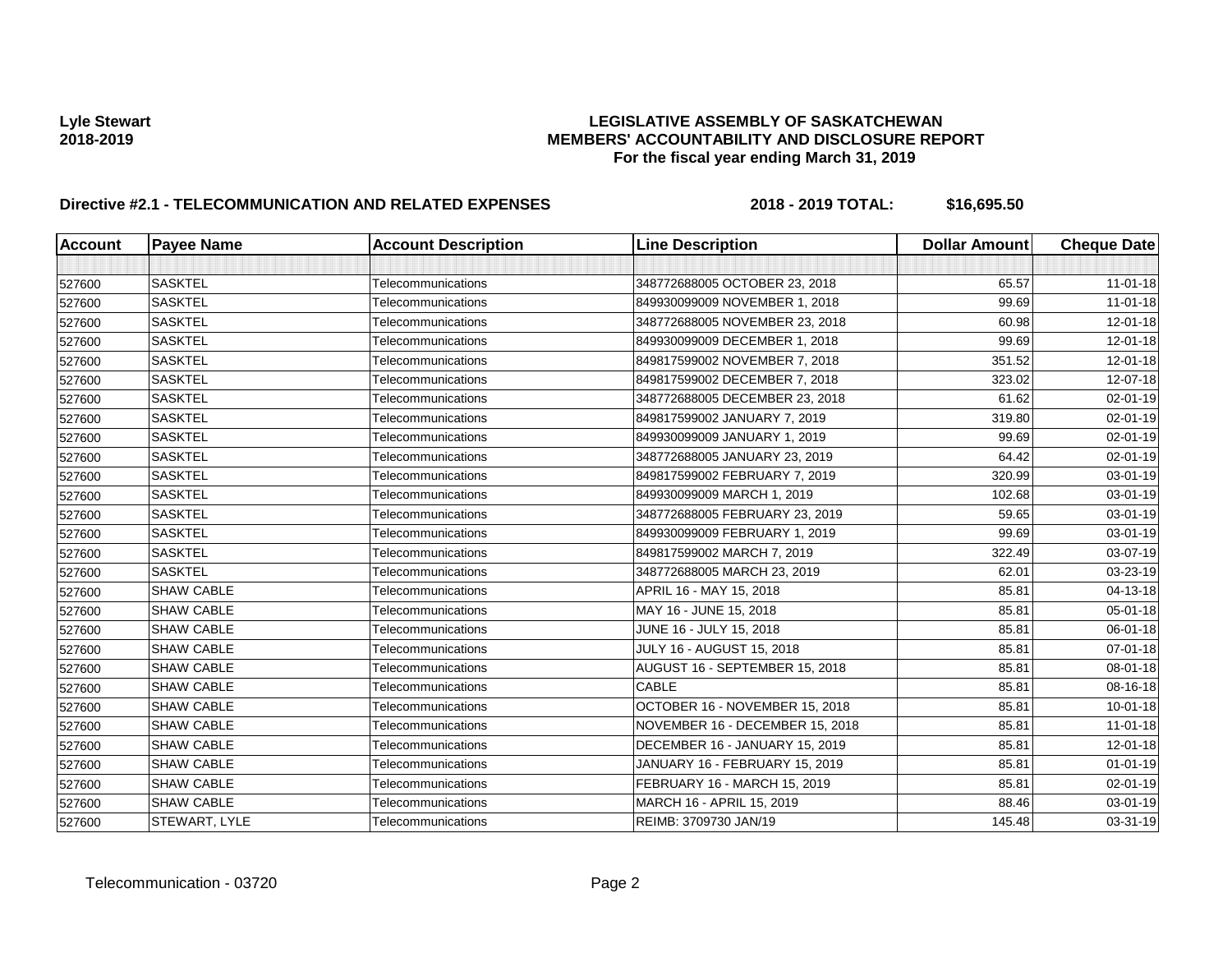| <b>Account</b> | <b>Payee Name</b> | <b>Account Description</b>           | <b>Line Description</b>             | <b>Dollar Amount</b> | <b>Cheque Date</b> |
|----------------|-------------------|--------------------------------------|-------------------------------------|----------------------|--------------------|
|                |                   |                                      |                                     |                      |                    |
| 530600         | <b>SASKTEL</b>    | Placement - Tender Ads               | 849817599002 APRIL 7, 2018          | 654.90               | 04-07-18           |
| 530600         | <b>SASKTEL</b>    | Placement - Tender Ads               | 849817599002 MAY 7, 2018            | 654.90               | 05-07-18           |
| 530600         | <b>SASKTEL</b>    | Placement - Tender Ads               | 849817599002 JUNE 7, 2018           | 654.90               | 06-07-18           |
| 530600         | <b>SASKTEL</b>    | Placement - Tender Ads               | 849817599002 JULY 7, 2018           | 654.90               | 07-07-18           |
| 530600         | <b>SASKTEL</b>    | Placement - Tender Ads               | 849817599002 AUGUST 7 2018          | 654.90               | 08-07-18           |
| 530600         | <b>SASKTEL</b>    | Placement - Tender Ads               | 849817599002 SEPTEMBER 7, 2018      | 654.90               | $10 - 01 - 18$     |
| 530600         | <b>SASKTEL</b>    | Placement - Tender Ads               | 849817599002 OCTOBER 7, 2018        | 654.90               | 10-07-18           |
| 530600         | <b>SASKTEL</b>    | Placement - Tender Ads               | 849817599002 NOVEMBER 7, 2018       | 654.90               | 12-01-18           |
| 530600         | <b>SASKTEL</b>    | Placement - Tender Ads               | 849817599002 DECEMBER 7, 2018       | 654.90               | 12-07-18           |
| 530600         | <b>SASKTEL</b>    | Placement - Tender Ads               | 849817599002 JANUARY 7, 2019        | 654.90               | 02-01-19           |
| 530600         | <b>SASKTEL</b>    | Placement - Tender Ads               | 849817599002 FEBRUARY 7, 2019       | 654.90               | 03-01-19           |
| 530600         | <b>SASKTEL</b>    | Placement - Tender Ads               | 849817599002 MARCH 7, 2019          | 654.90               | 03-07-19           |
| 541900         | STEWART, LYLE     | Elected Rep - Travel                 | RTV - LYLE STEWART - PERSONAL CALLS | $-300.00$            | 03-26-19           |
| 565200         | STEWART, LYLE     | Office Furniture and Equipment - Exp | REIMB: APPLE I PHONE                | 773.73               | 03-01-19           |
|                |                   |                                      |                                     |                      |                    |
|                |                   |                                      |                                     |                      |                    |
|                |                   |                                      |                                     |                      |                    |
|                |                   |                                      |                                     |                      |                    |
|                |                   |                                      |                                     |                      |                    |
|                |                   |                                      |                                     |                      |                    |
|                |                   |                                      |                                     |                      |                    |
|                |                   |                                      |                                     |                      |                    |
|                |                   |                                      |                                     |                      |                    |
|                |                   |                                      |                                     |                      |                    |
|                |                   |                                      |                                     |                      |                    |
|                |                   |                                      |                                     |                      |                    |
|                |                   |                                      |                                     |                      |                    |
|                |                   |                                      |                                     |                      |                    |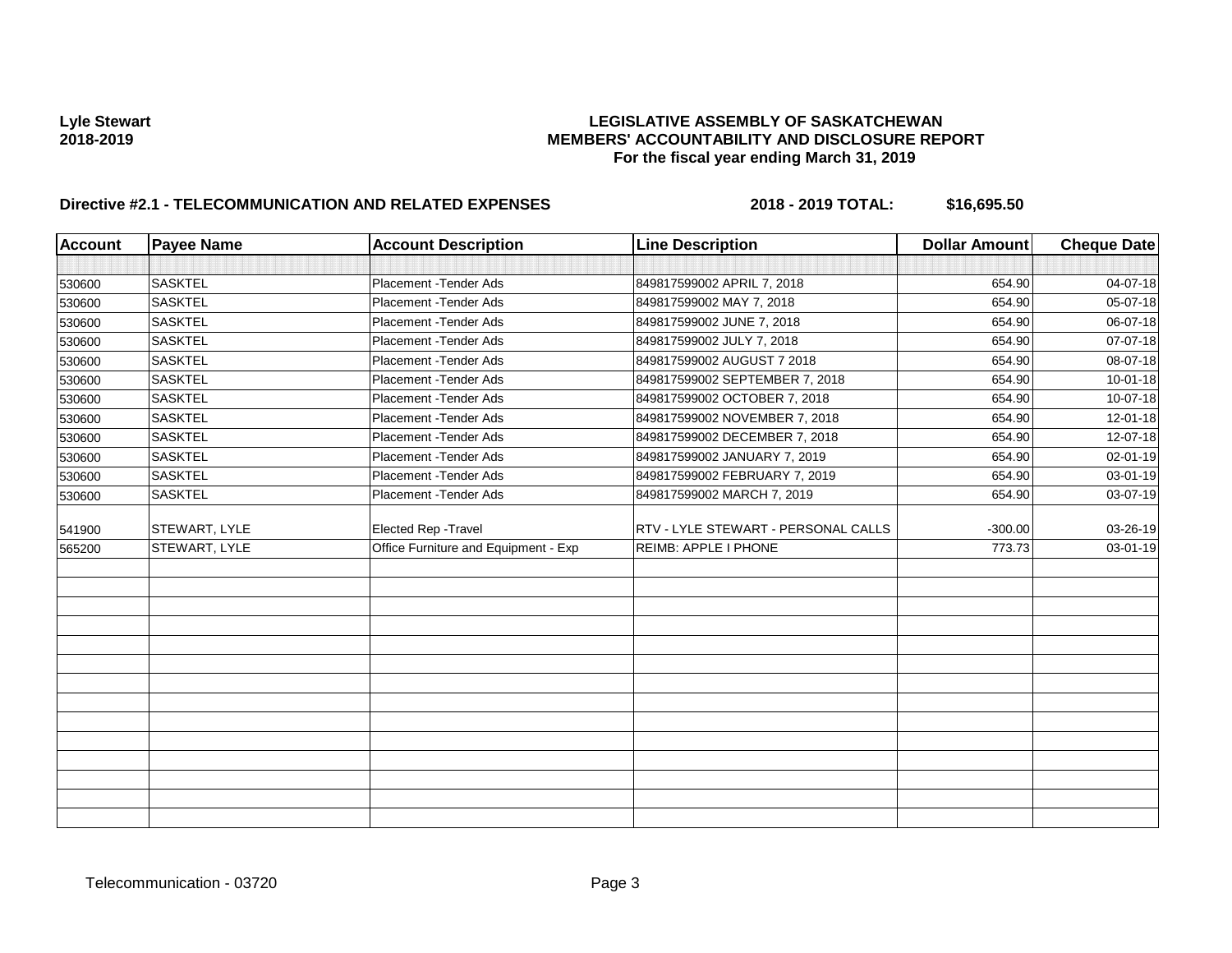| <b>Account</b> | Payee Name | <b>Account Description</b> | <b>Line Description</b> | <b>Dollar Amount</b> | <b>Cheque Date</b> |
|----------------|------------|----------------------------|-------------------------|----------------------|--------------------|
|                |            |                            |                         |                      |                    |
|                |            |                            |                         |                      |                    |
|                |            |                            |                         |                      |                    |
|                |            |                            |                         |                      |                    |
|                |            |                            |                         |                      |                    |
|                |            |                            |                         |                      |                    |
|                |            |                            |                         |                      |                    |
|                |            |                            |                         |                      |                    |
|                |            |                            |                         |                      |                    |
|                |            |                            |                         |                      |                    |
|                |            |                            |                         |                      |                    |
|                |            |                            |                         |                      |                    |
|                |            |                            |                         |                      |                    |
|                |            |                            |                         |                      |                    |
|                |            |                            |                         |                      |                    |
|                |            |                            |                         |                      |                    |
|                |            |                            |                         |                      |                    |
|                |            |                            |                         |                      |                    |
|                |            |                            |                         |                      |                    |
|                |            |                            |                         |                      |                    |
|                |            |                            |                         |                      |                    |
|                |            |                            |                         |                      |                    |
|                |            |                            |                         |                      |                    |
|                |            |                            |                         |                      |                    |
|                |            |                            |                         |                      |                    |
|                |            |                            |                         |                      |                    |
|                |            |                            |                         |                      |                    |
|                |            |                            |                         |                      |                    |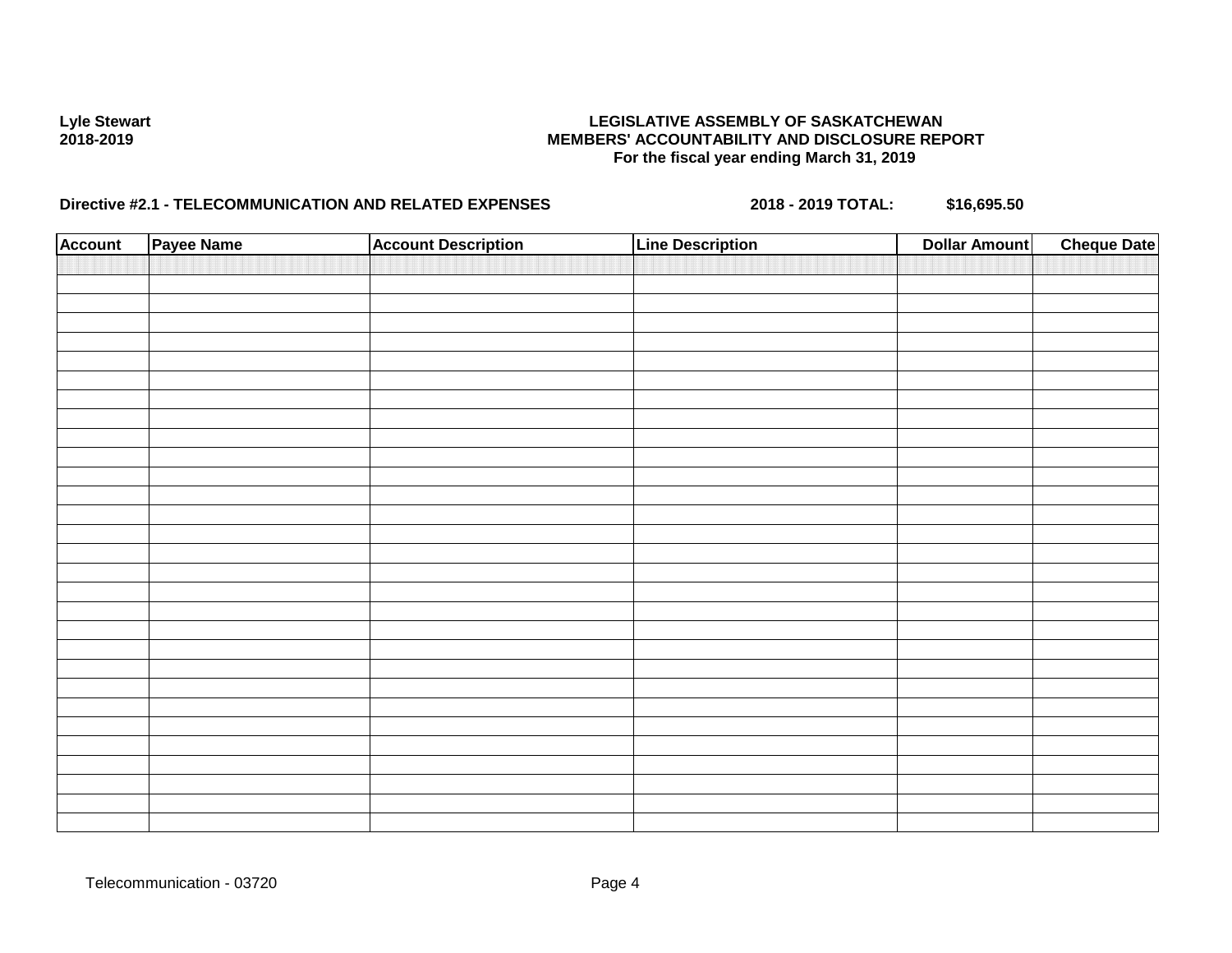| <b>Account</b> | <b>Payee Name</b> | <b>Account Description</b> | <b>Line Description</b> | <b>Dollar Amount</b> | <b>Cheque Date</b> |
|----------------|-------------------|----------------------------|-------------------------|----------------------|--------------------|
|                |                   |                            |                         |                      |                    |
|                |                   |                            |                         |                      |                    |
|                |                   |                            |                         |                      |                    |
|                |                   |                            |                         |                      |                    |
|                |                   |                            |                         |                      |                    |
|                |                   |                            |                         |                      |                    |
|                |                   |                            |                         |                      |                    |
|                |                   |                            |                         |                      |                    |
|                |                   |                            |                         |                      |                    |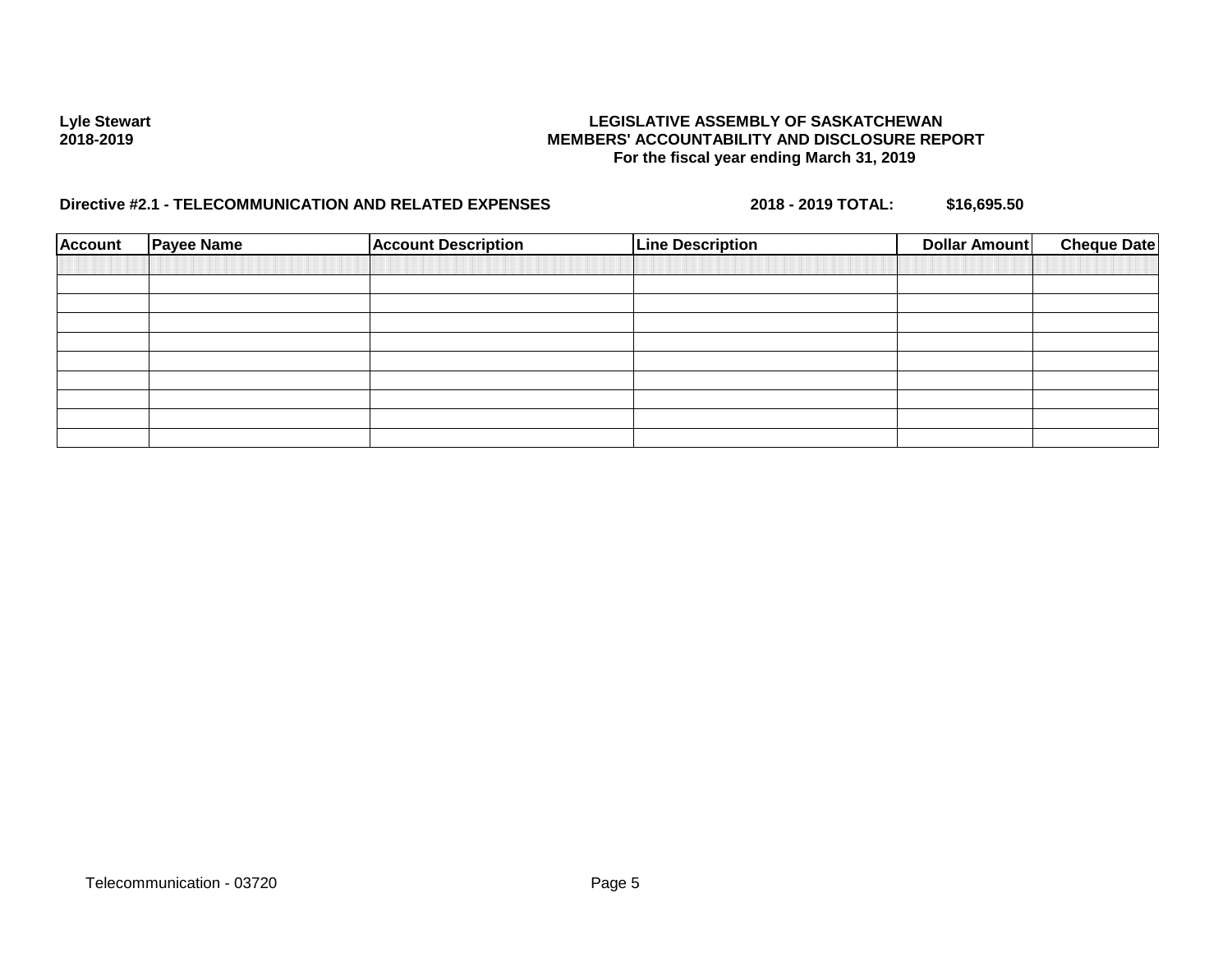## **LEGISLATIVE ASSEMBLY OF SASKATCHEWAN MEMBERS' ACCOUNTABILITY AND DISCLOSURE REPORT For the fiscal year ending March 31, 2019**

| <b>Account</b> | <b>Payee Name</b> | <b>Account Description</b>  | <b>Line Description</b>          | <b>Dollar Amount</b> | <b>Cheque Date</b> |
|----------------|-------------------|-----------------------------|----------------------------------|----------------------|--------------------|
|                |                   |                             |                                  |                      |                    |
| 541900         | CAREFOOT, TERRY L | Elected Rep - Travel        | REIMB: MLA TRAVEL APRIL 24, 2018 | 26.25                | 06-20-18           |
| 541900         | STEWART, LYLE     | Elected Rep - Travel        | MLA TRAVEL APRIL 24 - 30, 2018   | 255.05               | $05-07-18$         |
|                |                   |                             | APRIL 2018 MLA REGINA            |                      |                    |
| 541900         | STEWART, LYLE     | Elected Rep - Travel        | <b>ACCOMMODATIONS</b>            | 1,500.00             | 05-07-18           |
|                |                   |                             | MAY 2018 MLA REGINA              |                      |                    |
| 541900         | STEWART, LYLE     | Elected Rep - Travel        | <b>ACCOMMODATIONS</b>            | 1,550.00             | 06-01-18           |
| 541900         | STEWART, LYLE     | Elected Rep - Travel        | MLA TRAVEL MAY 1 - 31, 2018      | 345.60               | 06-20-18           |
|                |                   |                             | JUNE 2018 MLA REGINA             |                      |                    |
| 541900         | STEWART, LYLE     | Elected Rep - Travel        | <b>ACCOMMODATIONS</b>            | 1,500.00             | $07 - 12 - 18$     |
|                |                   |                             | MLA REGINA ACCOMMODATIONS AUGUST |                      |                    |
| 541900         | STEWART, LYLE     | <b>Elected Rep - Travel</b> | 2018                             | 1,550.00             | 08-01-18           |
| 541900         | STEWART, LYLE     | Elected Rep - Travel        | MLA TRAVEL JULY 1, 2018          | 112.86               | 08-16-18           |
|                |                   |                             | JULY 2018 MLA REGINA             |                      |                    |
| 541900         | STEWART, LYLE     | <b>Elected Rep - Travel</b> | <b>ACCOMMODATIONS</b>            | 1,550.00             | 08-16-18           |
| 541900         | STEWART, LYLE     | <b>Elected Rep - Travel</b> | MLA TRAVEL AUG 4-8 2018          | 769.73               | 08-22-18           |
|                |                   |                             | SEPTEMBER 2018 MLA SEPTEMBER     |                      |                    |
| 541900         | STEWART, LYLE     | <b>Elected Rep - Travel</b> | <b>ACCOMMODATIONS</b>            | 1,550.00             | 10-16-18           |
| 541900         | STEWART, LYLE     | Elected Rep - Travel        | MLA TRAVEL SEPTEMBER 18, 2018    | 39.60                | 10-16-18           |
|                |                   |                             | OCTOBER 2018 MLA REGINA          |                      |                    |
| 541900         | STEWART, LYLE     | <b>Elected Rep - Travel</b> | <b>ACCOMMODATIONS</b>            | 1,550.00             | 11-06-18           |
| 541900         | STEWART, LYLE     | <b>Elected Rep - Travel</b> | MLA TRAVEL OCTOBER 24 - 25, 2018 | 39.70                | 11-06-18           |
| 541900         | STEWART, LYLE     | <b>Elected Rep - Travel</b> | MLA REGINA ACCOMMODATIONS NOV/18 | 1,450.00             | 12-24-18           |
| 541900         | STEWART, LYLE     | <b>Elected Rep - Travel</b> | MLA TRAVEL NOVEMBER 5-15, 2018   | 59.55                | 12-24-18           |
|                |                   |                             | DECEMBER 2018 MLA REGINA         |                      |                    |
| 541900         | STEWART, LYLE     | <b>Elected Rep - Travel</b> | <b>ACCOMMODATIONS</b>            | 1,550.00             | $01 - 10 - 19$     |
| 541900         | STEWART, LYLE     | Elected Rep - Travel        | MLA TRAVEL MARCH 4 - 28, 2019    | 317.60               | 03-19-19           |
|                |                   |                             | JANUARY/FEBRUARY/MARCH 2019      |                      |                    |
| 541900         | STEWART, LYLE     | <b>Elected Rep - Travel</b> | <b>REGINA ACCOMMODATIONS</b>     | 1.316.38             | 03-31-19           |
|                |                   |                             |                                  |                      |                    |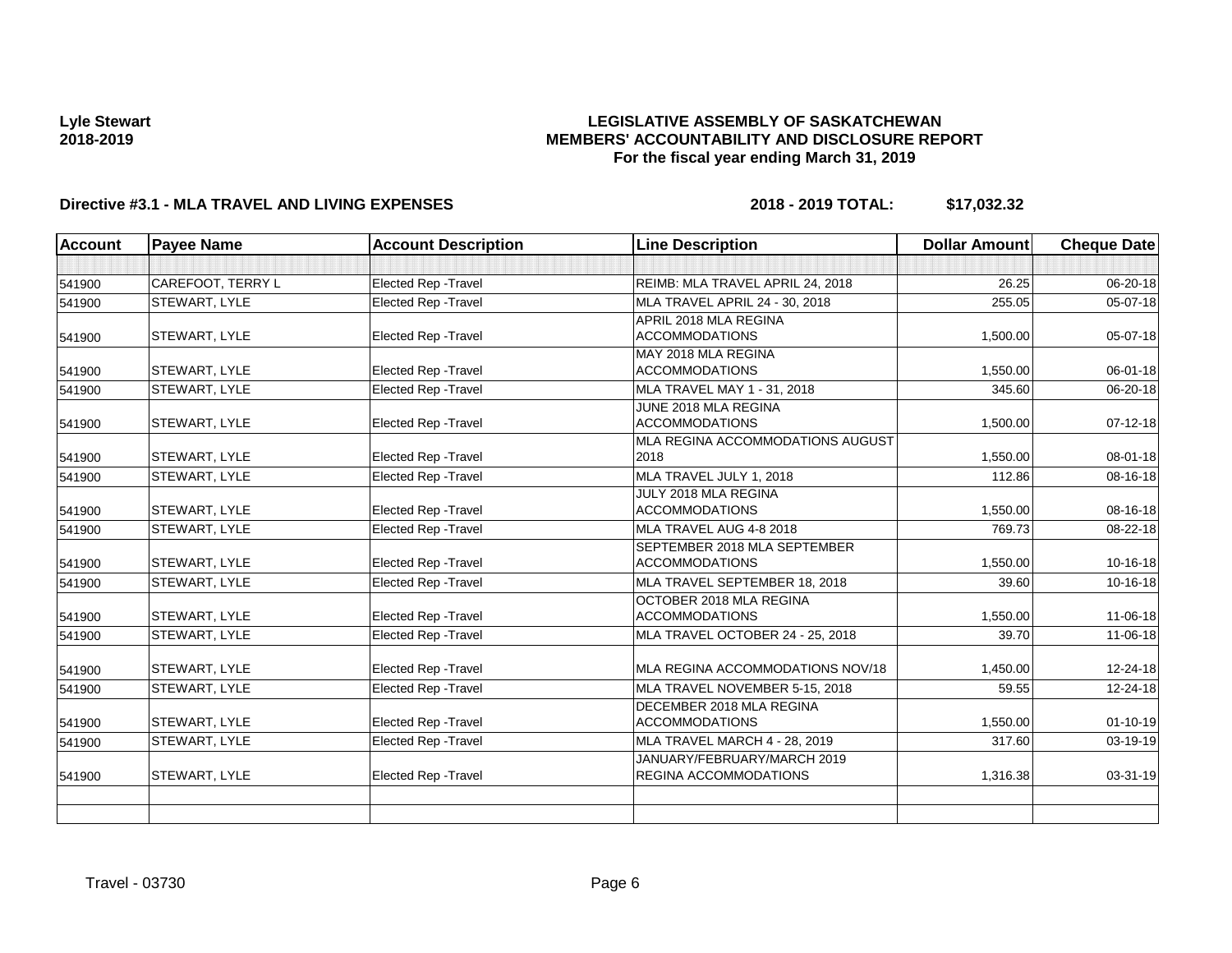## **LEGISLATIVE ASSEMBLY OF SASKATCHEWAN MEMBERS' ACCOUNTABILITY AND DISCLOSURE REPORT For the fiscal year ending March 31, 2019**

| <b>Account</b> | Payee Name | <b>Account Description</b> | <b>Line Description</b> | <b>Cheque Date</b><br><b>Dollar Amount</b> |
|----------------|------------|----------------------------|-------------------------|--------------------------------------------|
|                |            |                            |                         |                                            |
|                |            |                            |                         |                                            |
|                |            |                            |                         |                                            |
|                |            |                            |                         |                                            |
|                |            |                            |                         |                                            |
|                |            |                            |                         |                                            |
|                |            |                            |                         |                                            |
|                |            |                            |                         |                                            |
|                |            |                            |                         |                                            |
|                |            |                            |                         |                                            |
|                |            |                            |                         |                                            |
|                |            |                            |                         |                                            |
|                |            |                            |                         |                                            |
|                |            |                            |                         |                                            |
|                |            |                            |                         |                                            |
|                |            |                            |                         |                                            |
|                |            |                            |                         |                                            |
|                |            |                            |                         |                                            |
|                |            |                            |                         |                                            |
|                |            |                            |                         |                                            |
|                |            |                            |                         |                                            |
|                |            |                            |                         |                                            |
|                |            |                            |                         |                                            |
|                |            |                            |                         |                                            |
|                |            |                            |                         |                                            |
|                |            |                            |                         |                                            |
|                |            |                            |                         |                                            |
|                |            |                            |                         |                                            |
|                |            |                            |                         |                                            |
|                |            |                            |                         |                                            |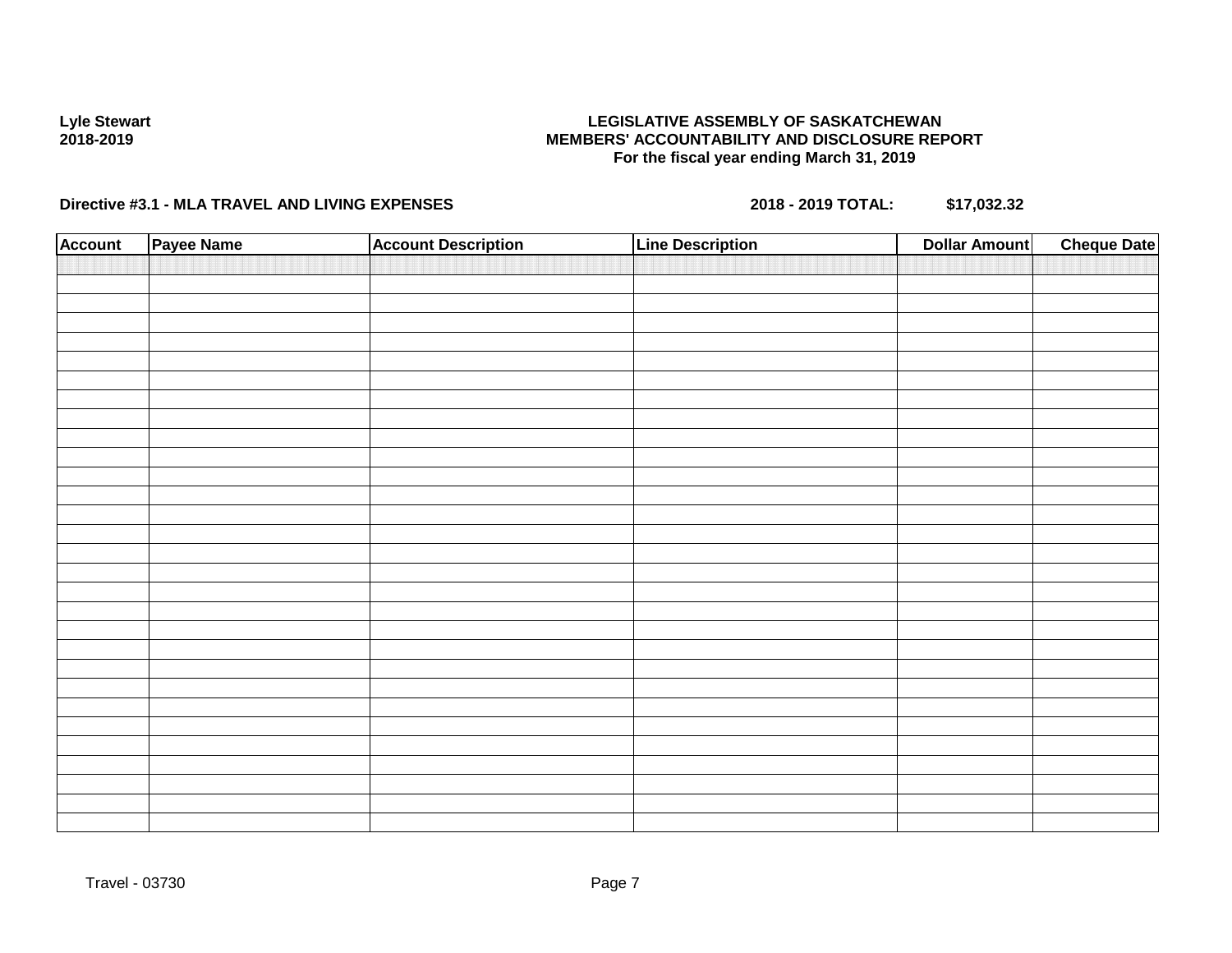## **LEGISLATIVE ASSEMBLY OF SASKATCHEWAN MEMBERS' ACCOUNTABILITY AND DISCLOSURE REPORT For the fiscal year ending March 31, 2019**

| <b>Account</b> | Payee Name | <b>Account Description</b> | <b>Line Description</b> | <b>Cheque Date</b><br><b>Dollar Amount</b> |
|----------------|------------|----------------------------|-------------------------|--------------------------------------------|
|                |            |                            |                         |                                            |
|                |            |                            |                         |                                            |
|                |            |                            |                         |                                            |
|                |            |                            |                         |                                            |
|                |            |                            |                         |                                            |
|                |            |                            |                         |                                            |
|                |            |                            |                         |                                            |
|                |            |                            |                         |                                            |
|                |            |                            |                         |                                            |
|                |            |                            |                         |                                            |
|                |            |                            |                         |                                            |
|                |            |                            |                         |                                            |
|                |            |                            |                         |                                            |
|                |            |                            |                         |                                            |
|                |            |                            |                         |                                            |
|                |            |                            |                         |                                            |
|                |            |                            |                         |                                            |
|                |            |                            |                         |                                            |
|                |            |                            |                         |                                            |
|                |            |                            |                         |                                            |
|                |            |                            |                         |                                            |
|                |            |                            |                         |                                            |
|                |            |                            |                         |                                            |
|                |            |                            |                         |                                            |
|                |            |                            |                         |                                            |
|                |            |                            |                         |                                            |
|                |            |                            |                         |                                            |
|                |            |                            |                         |                                            |
|                |            |                            |                         |                                            |
|                |            |                            |                         |                                            |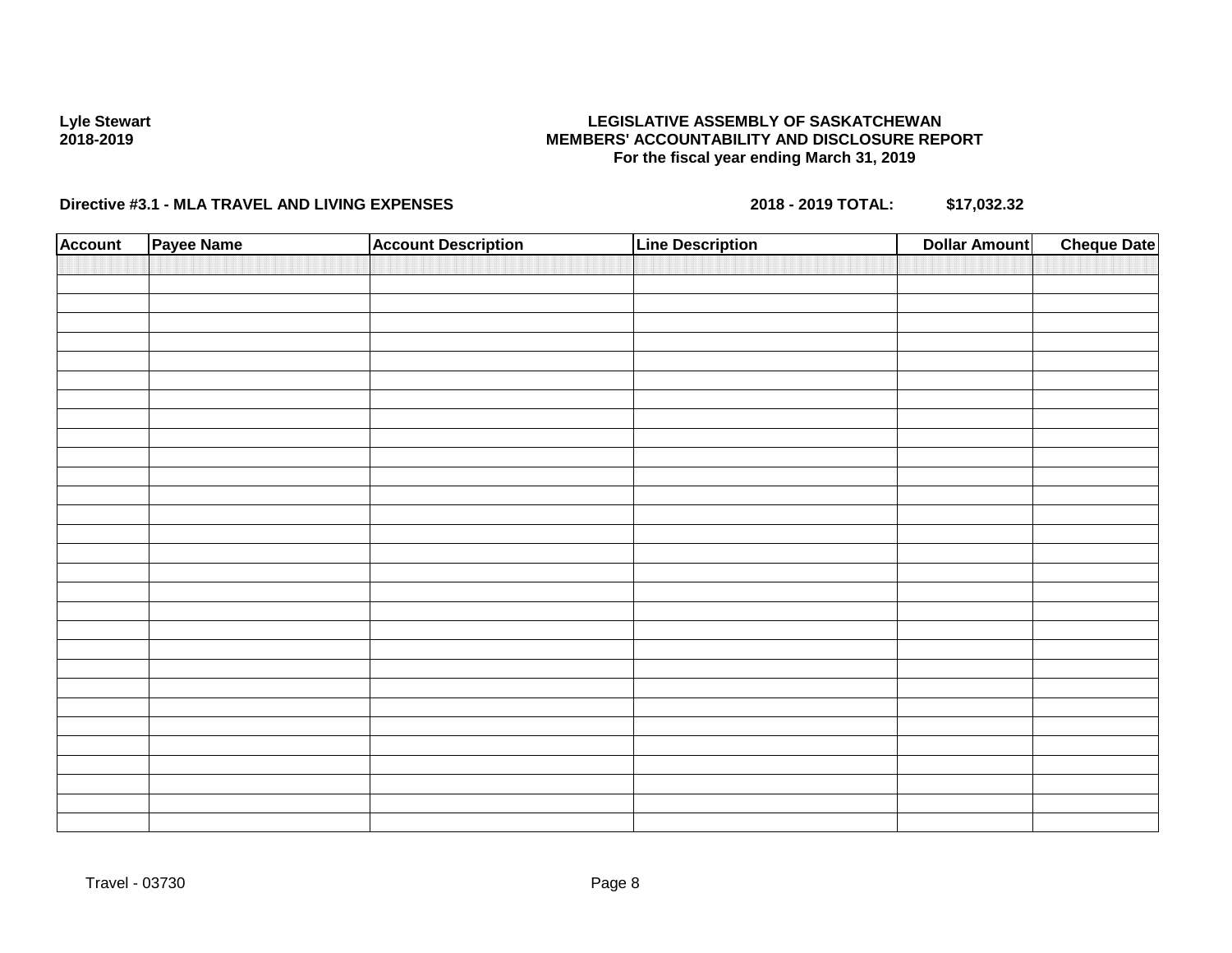## **LEGISLATIVE ASSEMBLY OF SASKATCHEWAN MEMBERS' ACCOUNTABILITY AND DISCLOSURE REPORT For the fiscal year ending March 31, 2019**

| <b>Account</b> | Payee Name | <b>Account Description</b> | <b>Line Description</b> | <b>Cheque Date</b><br><b>Dollar Amount</b> |
|----------------|------------|----------------------------|-------------------------|--------------------------------------------|
|                |            |                            |                         |                                            |
|                |            |                            |                         |                                            |
|                |            |                            |                         |                                            |
|                |            |                            |                         |                                            |
|                |            |                            |                         |                                            |
|                |            |                            |                         |                                            |
|                |            |                            |                         |                                            |
|                |            |                            |                         |                                            |
|                |            |                            |                         |                                            |
|                |            |                            |                         |                                            |
|                |            |                            |                         |                                            |
|                |            |                            |                         |                                            |
|                |            |                            |                         |                                            |
|                |            |                            |                         |                                            |
|                |            |                            |                         |                                            |
|                |            |                            |                         |                                            |
|                |            |                            |                         |                                            |
|                |            |                            |                         |                                            |
|                |            |                            |                         |                                            |
|                |            |                            |                         |                                            |
|                |            |                            |                         |                                            |
|                |            |                            |                         |                                            |
|                |            |                            |                         |                                            |
|                |            |                            |                         |                                            |
|                |            |                            |                         |                                            |
|                |            |                            |                         |                                            |
|                |            |                            |                         |                                            |
|                |            |                            |                         |                                            |
|                |            |                            |                         |                                            |
|                |            |                            |                         |                                            |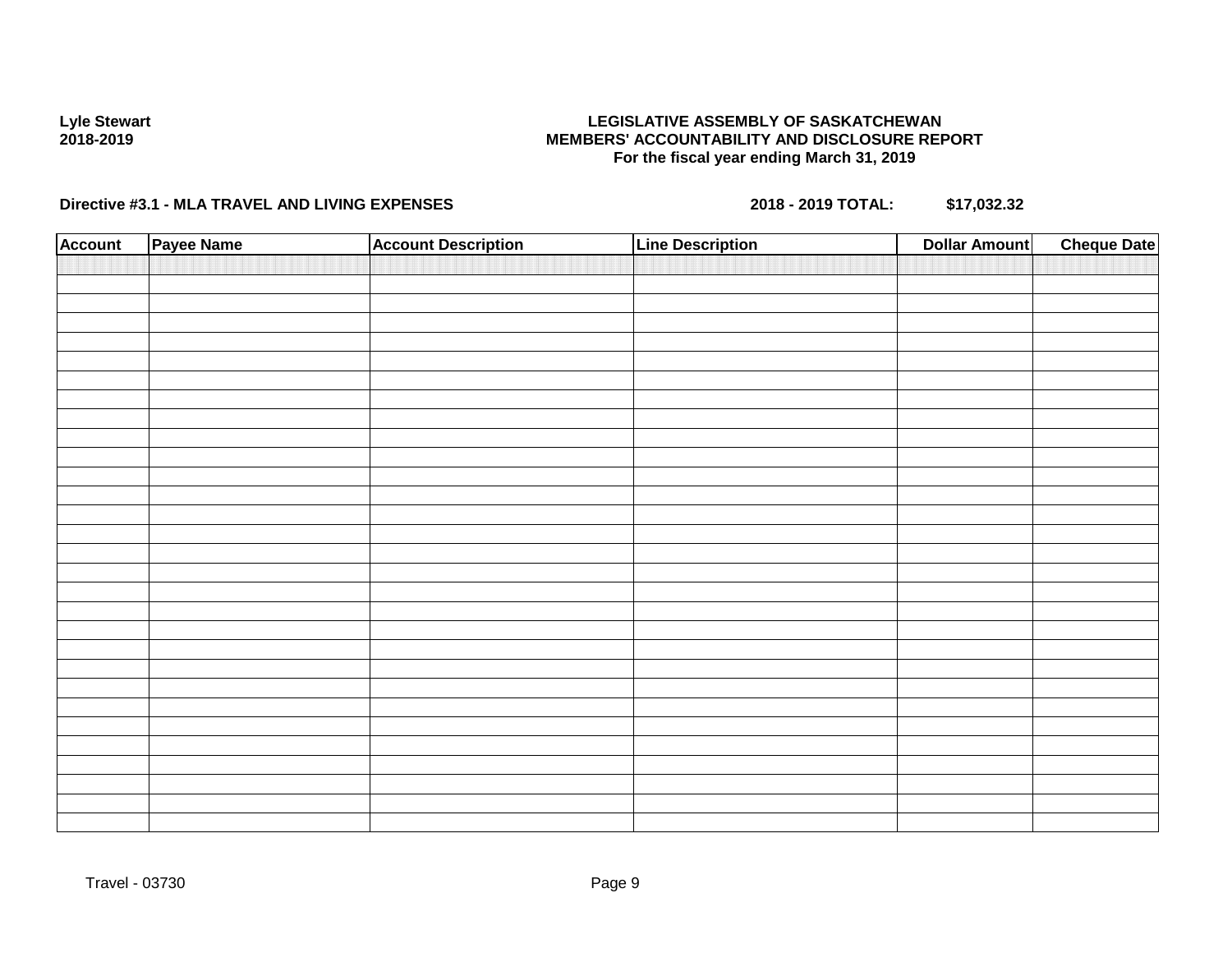## **LEGISLATIVE ASSEMBLY OF SASKATCHEWAN MEMBERS' ACCOUNTABILITY AND DISCLOSURE REPORT For the fiscal year ending March 31, 2019**

| <b>Account</b> | <b>Payee Name</b> | <b>Account Description</b> | <b>Line Description</b> | <b>Dollar Amount</b> | <b>Cheque Date</b> |
|----------------|-------------------|----------------------------|-------------------------|----------------------|--------------------|
|                |                   |                            |                         |                      |                    |
|                |                   |                            |                         |                      |                    |
|                |                   |                            |                         |                      |                    |
|                |                   |                            |                         |                      |                    |
|                |                   |                            |                         |                      |                    |
|                |                   |                            |                         |                      |                    |
|                |                   |                            |                         |                      |                    |
|                |                   |                            |                         |                      |                    |
|                |                   |                            |                         |                      |                    |
|                |                   |                            |                         |                      |                    |
|                |                   |                            |                         |                      |                    |
|                |                   |                            |                         |                      |                    |
|                |                   |                            |                         |                      |                    |
|                |                   |                            |                         |                      |                    |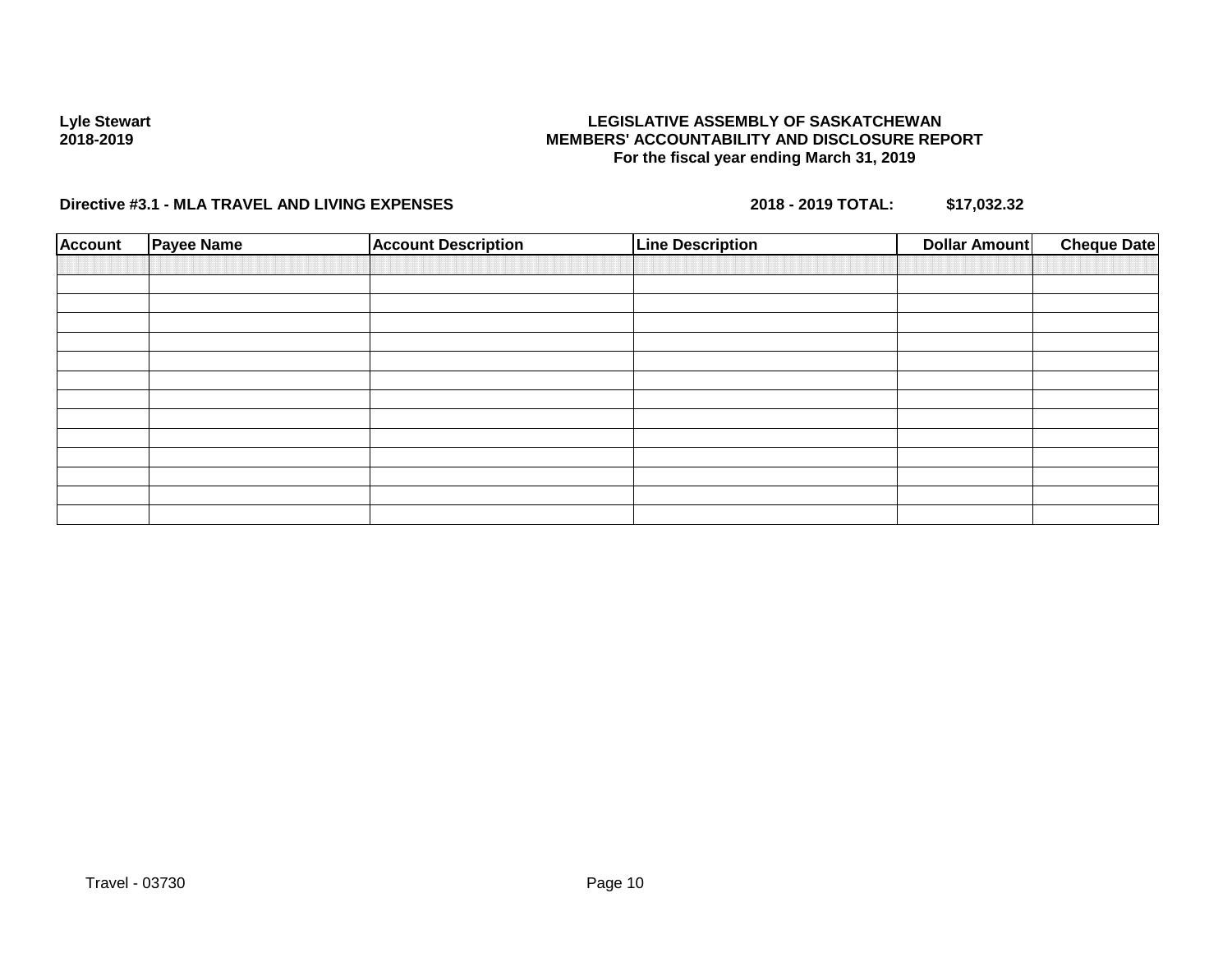## **LEGISLATIVE ASSEMBLY OF SASKATCHEWAN MEMBERS' ACCOUNTABILITY AND DISCLOSURE REPORT For the fiscal year ending March 31, 2019**

| <b>Account</b> | <b>Payee Name</b>                                        | <b>Account Description</b>                | <b>Line Description</b>               | <b>Dollar Amount</b> | <b>Cheque Date</b> |
|----------------|----------------------------------------------------------|-------------------------------------------|---------------------------------------|----------------------|--------------------|
|                |                                                          |                                           |                                       |                      |                    |
| 522000         | <b>ZUMSTIEN, KEN</b>                                     | Rent of Ground, Buildings and Other Space | APRIL 2018 MLA OFFICE RENT            | 500.00               | $04 - 01 - 18$     |
| 522000         | <b>ZUMSTIEN, KEN</b>                                     | Rent of Ground, Buildings and Other Space | MAY 2018 MLA OFFICE RENT              | 500.00               | 04-16-18           |
| 522000         | <b>ZUMSTIEN, KEN</b>                                     | Rent of Ground, Buildings and Other Space | JUNE 2018 MLA OFFICE RENT             | 500.00               | 05-18-18           |
| 522000         | <b>ZUMSTIEN, KEN</b>                                     | Rent of Ground, Buildings and Other Space | JULY 2018 MLA OFFICE RENT             | 500.00               | 06-19-18           |
| 522000         | <b>ZUMSTIEN, KEN</b>                                     | Rent of Ground, Buildings and Other Space | AUGUST 2018 MLA OFFICE RENT           | 500.00               | 07-18-18           |
| 522000         | <b>ZUMSTIEN, KEN</b>                                     | Rent of Ground, Buildings and Other Space | <b>SEPTEMBER 2018 MLA OFFICE RENT</b> | 500.00               | 08-17-18           |
| 522000         | <b>ZUMSTIEN, KEN</b>                                     | Rent of Ground, Buildings and Other Space | OCTOBER 2018 MLA OFFICE RENT          | 500.00               | 09-19-18           |
| 522000         | <b>ZUMSTIEN, KEN</b>                                     | Rent of Ground, Buildings and Other Space | NOVEMBER 2018 MLA OFFICE RENT         | 500.00               | 10-16-18           |
| 522000         | <b>ZUMSTIEN, KEN</b>                                     | Rent of Ground, Buildings and Other Space | DECEMBER 2018 MLA OFFICE RENT         | 500.00               | 11-16-18           |
| 522000         | <b>ZUMSTIEN, KEN</b>                                     | Rent of Ground, Buildings and Other Space | JANUARY 2019 MLA OFFICE RENT          | 500.00               | 12-18-18           |
| 522000         | <b>ZUMSTIEN, KEN</b>                                     | Rent of Ground, Buildings and Other Space | FEBRUARY 2019 MLA OFFICE RENT         | 500.00               | $01 - 15 - 19$     |
| 522000         | <b>ZUMSTIEN, KEN</b><br><b>WAWANESA MUTUAL INSURANCE</b> | Rent of Ground, Buildings and Other Space | MAR/19 MLA OFFICE RENT                | 500.00               | 02-11-19           |
| 522500         | CO.                                                      | Insurance Premiums                        | INSURANCE POLICY M 2107520 5 2018/19  | 649.78               | $01 - 01 - 19$     |
| 522700         | SASKPOWER CORPORATION                                    | Utilities - Electricity and Nat Gas       | 500001216067 MARCH 29, 2018           | 84.96                | $04 - 01 - 18$     |
| 522700         | SASKPOWER CORPORATION                                    | Utilities - Electricity and Nat Gas       | 500001216067 APRIL 30, 2018           | 89.39                | 05-01-18           |
| 522700         | SASKPOWER CORPORATION                                    | Utilities - Electricity and Nat Gas       | 500001216067 MAY 31, 2018             | 39.97                | 06-01-18           |
| 522700         | SASKPOWER CORPORATION                                    | Utilities - Electricity and Nat Gas       | 500001216067 JUNE 29, 2018            | 93.38                | 07-01-18           |
| 522700         | SASKPOWER CORPORATION                                    | Utilities - Electricity and Nat Gas       | 500001216067 JULY 31 2018             | 93.38                | 08-01-18           |
| 522700         | SASKPOWER CORPORATION                                    | Utilities - Electricity and Nat Gas       | 500001216067 AUGUST 31, 2018          | 78.98                | $10 - 01 - 18$     |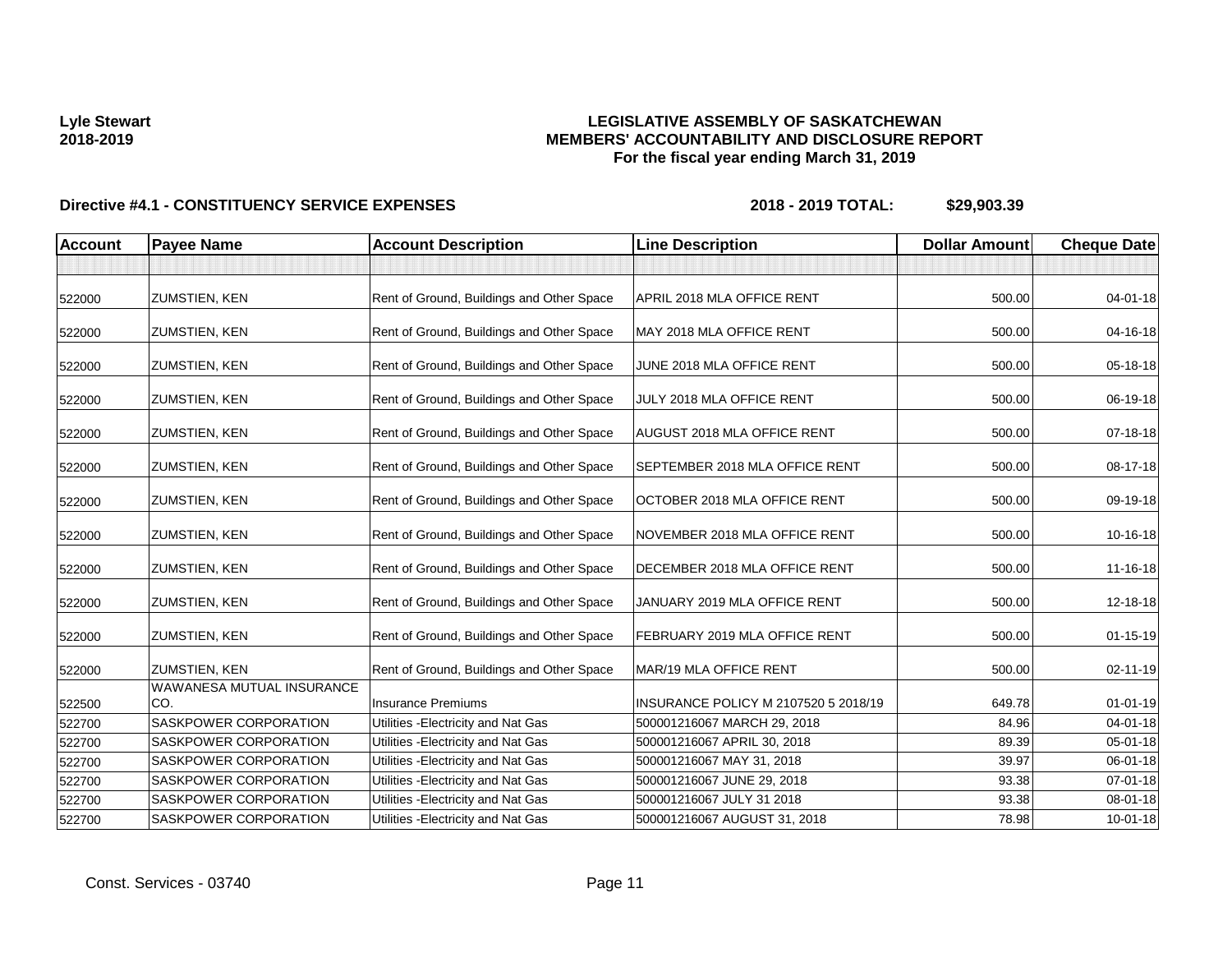## **LEGISLATIVE ASSEMBLY OF SASKATCHEWAN MEMBERS' ACCOUNTABILITY AND DISCLOSURE REPORT For the fiscal year ending March 31, 2019**

| <b>Account</b> | <b>Payee Name</b>                                   | <b>Account Description</b>           | <b>Line Description</b>         | <b>Dollar Amount</b> | <b>Cheque Date</b> |
|----------------|-----------------------------------------------------|--------------------------------------|---------------------------------|----------------------|--------------------|
|                |                                                     |                                      |                                 |                      |                    |
| 522700         | SASKPOWER CORPORATION                               | Utilities - Electricity and Nat Gas  | 500001216067 SEPTEMBER 28, 2018 | 76.85                | $10 - 01 - 18$     |
| 522700         | <b>SASKPOWER CORPORATION</b>                        | Utilities - Electricity and Nat Gas  | 500001216067 OCTOBER 31, 2018   | 79.66                | $11-01-18$         |
| 522700         | SASKPOWER CORPORATION                               | Utilities - Electricity and Nat Gas  | 500001216067 NOVEMBER 30, 2018  | 75.53                | $12 - 01 - 18$     |
| 522700         | <b>SASKPOWER CORPORATION</b>                        | Utilities - Electricity and Nat Gas  | 500001216067 DECEMBER 31, 2018  | 70.90                | $02 - 01 - 19$     |
| 522700         | <b>SASKPOWER CORPORATION</b>                        | Utilities - Electricity and Nat Gas  | 500001216067 JANUARY 31, 2019   | 70.83                | 03-01-19           |
| 522700         | SASKPOWER CORPORATION                               | Utilities - Electricity and Nat Gas  | 500001216067 FEBRUARY 28, 2019  | 61.44                | $03 - 01 - 19$     |
| 525000         | CAREFOOT, TERRY L                                   | Postal, Courier, Freight and Related | <b>POSTAGE</b>                  | 6.88                 | $06 - 11 - 18$     |
| 525000         | <b>CAREFOOT, TERRY L</b>                            | Postal, Courier, Freight and Related | <b>POSTAGE</b>                  | 357.00               | 12-14-18           |
| 525000         | <b>CAREFOOT, TERRY L</b>                            | Postal, Courier, Freight and Related | <b>POSTAGE</b>                  | 3.99                 | 03-29-19           |
| 525000         | MINISTER OF FINANCE-MINISTRY<br>OF CENTRAL SERVICES | Postal, Courier, Freight and Related | APRIL 2018 MAIL SERVICES        | 47.92                | $07 - 01 - 18$     |
| 525000         | MINISTER OF FINANCE-MINISTRY<br>OF CENTRAL SERVICES | Postal, Courier, Freight and Related | MAY 2018 MAIL SERVICES          | 47.92                | $07 - 01 - 18$     |
| 525000         | MINISTER OF FINANCE-MINISTRY<br>OF CENTRAL SERVICES | Postal, Courier, Freight and Related | JUNE 2018 MAIL SERVICES         | 48.42                | 08-01-18           |
| 525000         | MINISTER OF FINANCE-MINISTRY<br>OF CENTRAL SERVICES | Postal, Courier, Freight and Related | JULY 2018 MAIL SERVICES         | 45.96                | $10 - 01 - 18$     |
| 525000         | MINISTER OF FINANCE-MINISTRY<br>OF CENTRAL SERVICES | Postal, Courier, Freight and Related | AUGUST 2018 MAIL SERVICES       | 45.96                | $10-10-18$         |
| 525000         | MINISTER OF FINANCE-MINISTRY<br>OF CENTRAL SERVICES | Postal, Courier, Freight and Related | SEPTEMBER 2018 MAIL SERVICES    | 46.02                | $11 - 01 - 18$     |
| 525000         | MINISTER OF FINANCE-MINISTRY<br>OF CENTRAL SERVICES | Postal, Courier, Freight and Related | MAIL SERVICES OCT/18            | 46.02                | 12-01-18           |
| 525000         | MINISTER OF FINANCE-MINISTRY<br>OF CENTRAL SERVICES | Postal, Courier, Freight and Related | NOVEMBER 2018 MAIL SERVICES     | 46.02                | 02-01-19           |
| 525000         | MINISTER OF FINANCE-MINISTRY<br>OF CENTRAL SERVICES | Postal, Courier, Freight and Related | DECEMBER 2018 MAIL SERVICES     | 46.02                | 02-01-19           |
| 525000         | MINISTER OF FINANCE-MINISTRY<br>OF CENTRAL SERVICES | Postal, Courier, Freight and Related | JANUARY 2019 MAILS SERVICES     | 46.02                | 03-01-19           |
| 525000         | MINISTER OF FINANCE-MINISTRY<br>OF CENTRAL SERVICES | Postal, Courier, Freight and Related | FEBRUARY 2019 MAIL SERVICES     | 46.02                | 03-14-19           |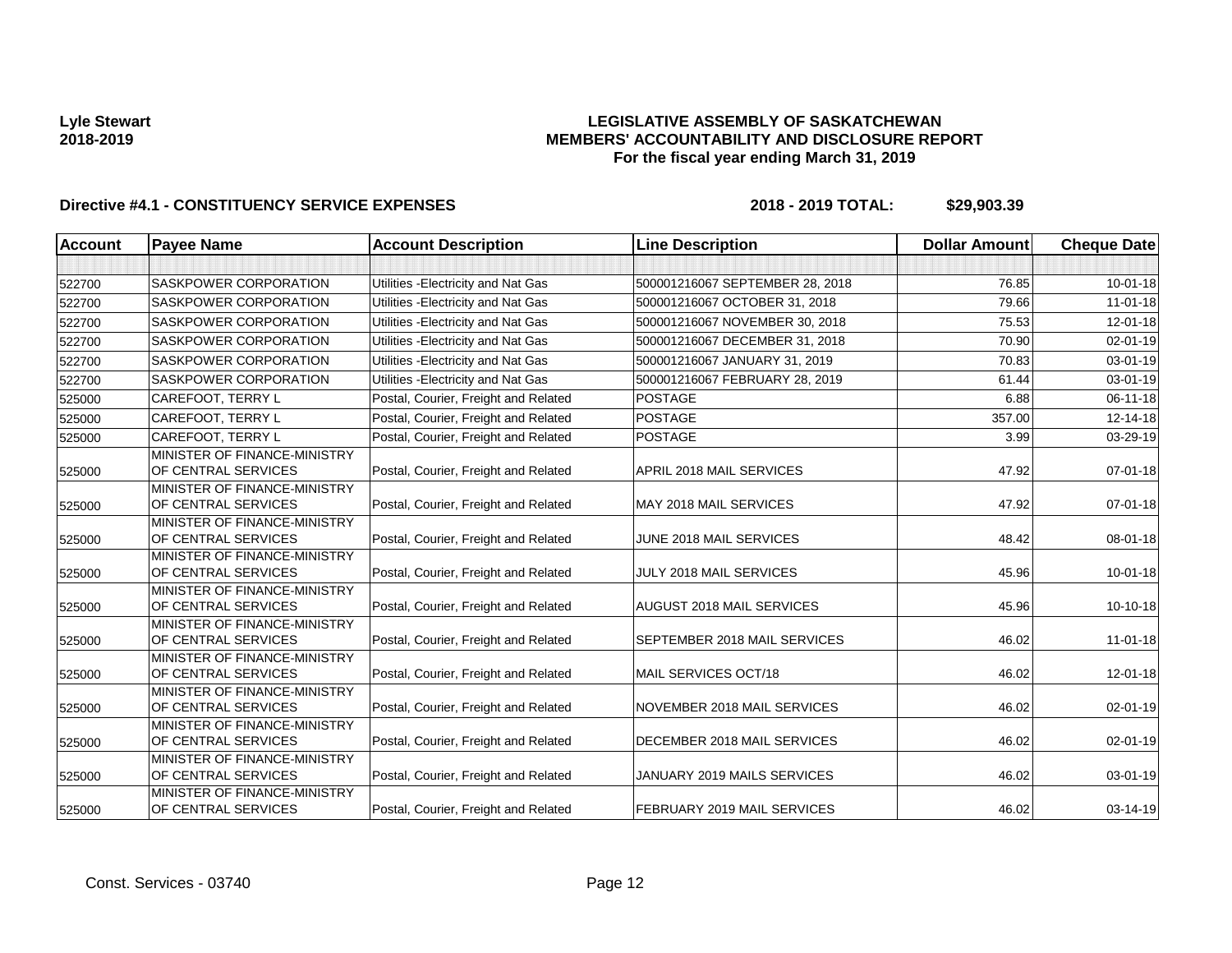## **LEGISLATIVE ASSEMBLY OF SASKATCHEWAN MEMBERS' ACCOUNTABILITY AND DISCLOSURE REPORT For the fiscal year ending March 31, 2019**

| <b>Account</b> | <b>Payee Name</b>                                   | <b>Account Description</b>           | <b>Line Description</b>                          | <b>Dollar Amount</b> | <b>Cheque Date</b> |
|----------------|-----------------------------------------------------|--------------------------------------|--------------------------------------------------|----------------------|--------------------|
|                |                                                     |                                      |                                                  |                      |                    |
| 525000         | MINISTER OF FINANCE-MINISTRY<br>OF CENTRAL SERVICES | Postal, Courier, Freight and Related | MAR/19 MAIL SERVICES                             | 46.02                | 03-31-19           |
| 530300         | <b>MARU GROUP CANADA INC.</b>                       | Primary Research/Focus group         | AD HOC CONSULTING - BRAND<br>HEALTH/TRACKING U&A | 632.98               | $08 - 01 - 18$     |
| 530300         | MARU GROUP CANADA INC.                              | Primary Research/Focus group         | AD HOC CONSULTING-BRAND<br>HEALTH/TRACKING/U&A   | 632.98               | $10 - 01 - 18$     |
| 530300         | <b>MARU GROUP CANADA INC.</b>                       | Primary Research/Focus group         | <b>GROUP AD HOC CONSULTING</b>                   | 632.98               | $11-01-18$         |
| 530300         | <b>MARU GROUP CANADA INC.</b>                       | Primary Research/Focus group         | <b>GROUP AD AD CONSULTING</b>                    | 632.98               | 12-01-18           |
| 530500         | 101142236 SASKATCHEWAN LTD.                         | Media Placement                      | <b>ADVERTISING</b>                               | 219.00               | 02-01-19           |
| 530500         | 101142236 SASKATCHEWAN LTD.                         | Media Placement                      | <b>ADVERTISING</b>                               | 219.00               | 02-01-19           |
| 530500         | ADCANADA MEDIA INC.                                 | Media Placement                      | <b>ADVERTISING</b>                               | 364.71               | 03-28-19           |
| 530500         | <b>AVONLEA HERITAGE HOUSE</b><br><b>MUSEUM</b>      | Media Placement                      | <b>ADVERTISING</b>                               | 100.00               | $11 - 01 - 18$     |
| 530500         | <b>CREATIVE FIRE</b>                                | Media Placement                      | <b>ADVERTISING</b>                               | 1,061.20             | 08-17-18           |
| 530500         | <b>CREATIVE FIRE</b>                                | <b>Media Placement</b>               | <b>ADVERTISING</b>                               | 2,316.03             | 12-01-18           |
| 530500         | <b>CREATIVE FIRE</b>                                | Media Placement                      | <b>ADVERTISING</b>                               | 1,462.68             | 03-26-19           |
| 530500         | <b>HERBERT STAMPEDE</b><br><b>ASSOCIATION</b>       | Media Placement                      | <b>ADVERTISING</b>                               | 250.00               | 07-01-18           |
| 530500         | LAST MOUNTAIN TIMES LTD.                            | Media Placement                      | <b>ADVERTISING - NO GST</b>                      | 122.85               | 08-01-18           |
| 530500         | <b>LAST MOUNTAIN TIMES LTD.</b>                     | Media Placement                      | ADVERTISING - NO GST                             | 49.14                | $10 - 01 - 18$     |
| 530500         | <b>LAST MOUNTAIN TIMES LTD.</b>                     | Media Placement                      | <b>ADVERTISING - NO GST</b>                      | 499.00               | 11-07-18           |
| 530500         | <b>LAST MOUNTAIN TIMES LTD.</b>                     | Media Placement                      | ADVERTISING - NO GST                             | 449.80               | 11-08-18           |
| 530500         | LAST MOUNTAIN TIMES LTD.                            | Media Placement                      | <b>ADVERTISING</b>                               | 423.00               | 02-01-19           |
| 530500         | <b>LAST MOUNTAIN TIMES LTD.</b>                     | Media Placement                      | <b>ADVERTISING</b>                               | 390.40               | 03-01-19           |
| 530500         | <b>MEDICINE HAT NEWS</b>                            | Media Placement                      | <b>ADVERTISING</b>                               | 300.00               | 05-01-18           |
| 530500         | <b>MEDICINE HAT NEWS</b>                            | Media Placement                      | <b>ADVERTISING</b>                               | 75.00                | 07-01-18           |
| 530500         | <b>MEDICINE HAT NEWS</b>                            | Media Placement                      | <b>ADVERTISING</b>                               | 300.00               | 08-01-18           |
| 530500         | <b>MEDICINE HAT NEWS</b>                            | <b>Media Placement</b>               | <b>ADVERTISING</b>                               | 300.00               | 10-01-18           |
| 530500         | <b>MEDICINE HAT NEWS</b>                            | Media Placement                      | <b>ADVERTISING</b>                               | 300.00               | 02-01-19           |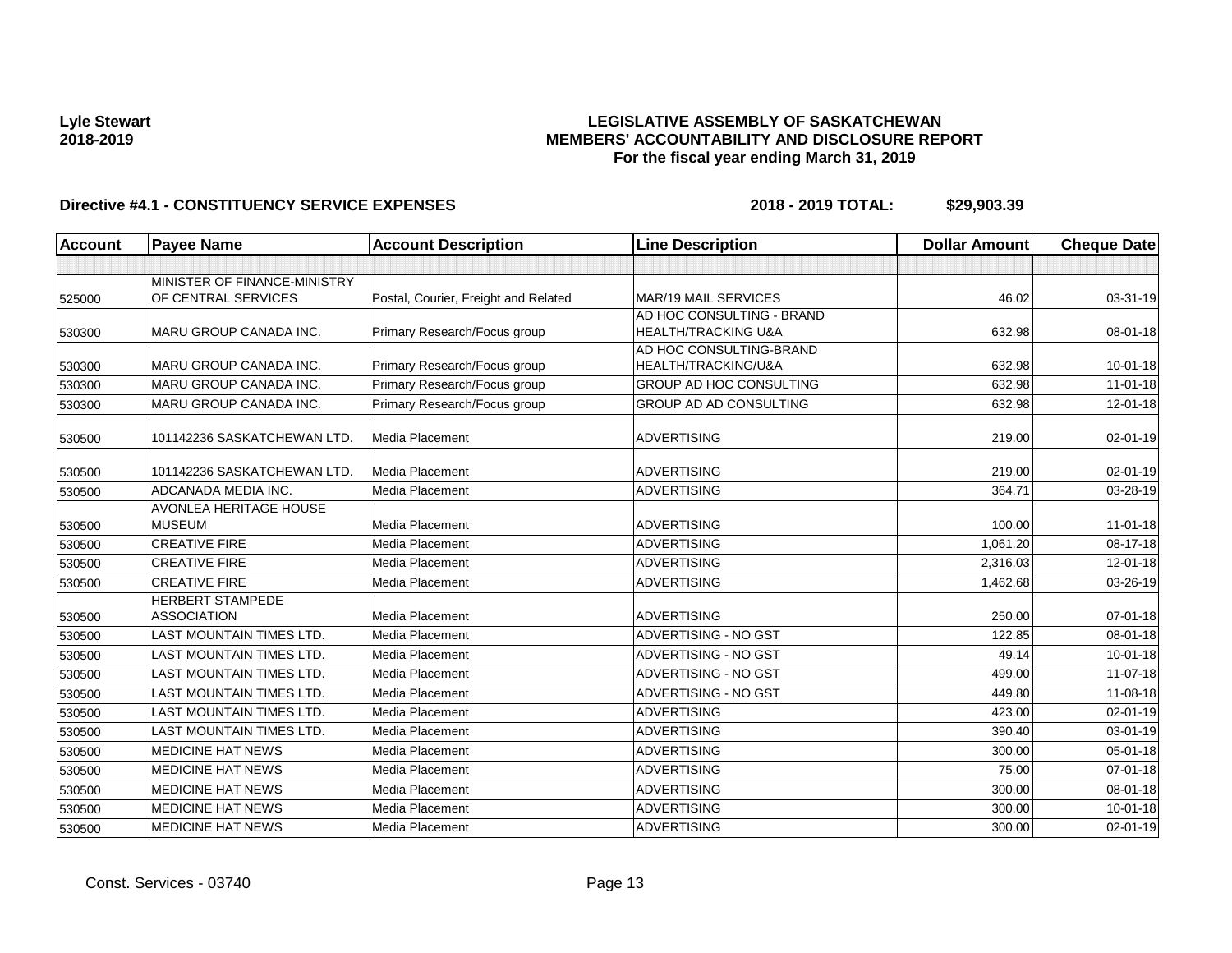## **LEGISLATIVE ASSEMBLY OF SASKATCHEWAN MEMBERS' ACCOUNTABILITY AND DISCLOSURE REPORT For the fiscal year ending March 31, 2019**

| <b>Account</b> | <b>Payee Name</b>        | <b>Account Description</b> | <b>Line Description</b> | <b>Dollar Amount</b> | <b>Cheque Date</b> |
|----------------|--------------------------|----------------------------|-------------------------|----------------------|--------------------|
|                |                          |                            |                         |                      |                    |
| 530500         | <b>MEDICINE HAT NEWS</b> | Media Placement            | <b>ADVERTISING</b>      | 310.00               | 03-31-19           |
| 530500         | MOOSE JAW EXPRESS.COM    | Media Placement            | <b>ADVERTISING</b>      | 100.00               | $04 - 11 - 18$     |
| 530500         | MOOSE JAW EXPRESS.COM    | Media Placement            | <b>ADVERTISING</b>      | 100.00               | 05-02-18           |
| 530500         | MOOSE JAW EXPRESS.COM    | Media Placement            | <b>ADVERTISING</b>      | 100.00               | 06-01-18           |
| 530500         | MOOSE JAW EXPRESS.COM    | Media Placement            | <b>ADVERTISING</b>      | 349.00               | 06-01-18           |
| 530500         | MOOSE JAW EXPRESS.COM    | Media Placement            | <b>ADVERTISING</b>      | 100.00               | $07 - 01 - 18$     |
| 530500         | MOOSE JAW EXPRESS.COM    | Media Placement            | <b>ADVERTISING</b>      | 100.00               | 07-01-18           |
| 530500         | MOOSE JAW EXPRESS.COM    | Media Placement            | <b>ADVERTISING</b>      | 100.00               | 08-01-18           |
| 530500         | MOOSE JAW EXPRESS.COM    | Media Placement            | <b>ADVERTISING</b>      | 100.00               | 08-01-18           |
| 530500         | MOOSE JAW EXPRESS.COM    | Media Placement            | <b>ADVERTISING</b>      | 100.00               | 08-15-18           |
| 530500         | MOOSE JAW EXPRESS.COM    | Media Placement            | <b>ADVERTISING</b>      | 100.00               | $10 - 01 - 18$     |
| 530500         | MOOSE JAW EXPRESS.COM    | Media Placement            | <b>ADVERTISING</b>      | 100.00               | $10 - 01 - 18$     |
| 530500         | MOOSE JAW EXPRESS.COM    | Media Placement            | ADVERTISING - NO GST    | 100.00               | $10 - 01 - 18$     |
| 530500         | MOOSE JAW EXPRESS.COM    | Media Placement            | <b>ADVERTISING</b>      | 100.00               | $10 - 01 - 18$     |
| 530500         | MOOSE JAW EXPRESS.COM    | Media Placement            | <b>ADVERTISING</b>      | 100.00               | $10 - 01 - 18$     |
| 530500         | MOOSE JAW EXPRESS.COM    | Media Placement            | <b>ADVERTISING</b>      | 100.00               | $11 - 01 - 18$     |
| 530500         | MOOSE JAW EXPRESS.COM    | Media Placement            | <b>ADVERTISING</b>      | 100.00               | $11-01-18$         |
| 530500         | MOOSE JAW EXPRESS.COM    | Media Placement            | <b>ADVERTISING</b>      | 100.00               | 12-01-18           |
| 530500         | MOOSE JAW EXPRESS.COM    | Media Placement            | <b>ADVERTISING</b>      | 100.00               | 12-01-18           |
| 530500         | MOOSE JAW EXPRESS.COM    | Media Placement            | <b>ADVERTISING</b>      | 295.00               | 12-01-18           |
| 530500         | MOOSE JAW EXPRESS.COM    | Media Placement            | <b>ADVERTISING</b>      | 100.00               | $01 - 01 - 19$     |
| 530500         | MOOSE JAW EXPRESS.COM    | Media Placement            | <b>ADVERTISING</b>      | 100.00               | $02 - 01 - 19$     |
| 530500         | MOOSE JAW EXPRESS.COM    | Media Placement            | <b>ADVERTISING</b>      | 100.00               | 02-01-19           |
| 530500         | MOOSE JAW EXPRESS.COM    | Media Placement            | <b>ADVERTISING</b>      | 149.00               | 02-01-19           |
| 530500         | MOOSE JAW EXPRESS.COM    | Media Placement            | <b>ADVERTISING</b>      | 295.00               | 03-01-19           |
| 530500         | MOOSE JAW EXPRESS.COM    | Media Placement            | <b>ADVERTISING</b>      | 100.00               | 03-01-19           |
| 530500         | MOOSE JAW EXPRESS.COM    | Media Placement            | <b>ADVERTISING</b>      | 100.00               | 03-01-19           |
| 530500         | MOOSE JAW EXPRESS.COM    | Media Placement            | <b>ADVERTISING</b>      | 100.00               | 03-01-19           |
| 530500         | MOOSE JAW EXPRESS.COM    | Media Placement            | <b>ADVERTISING</b>      | 100.00               | 03-01-19           |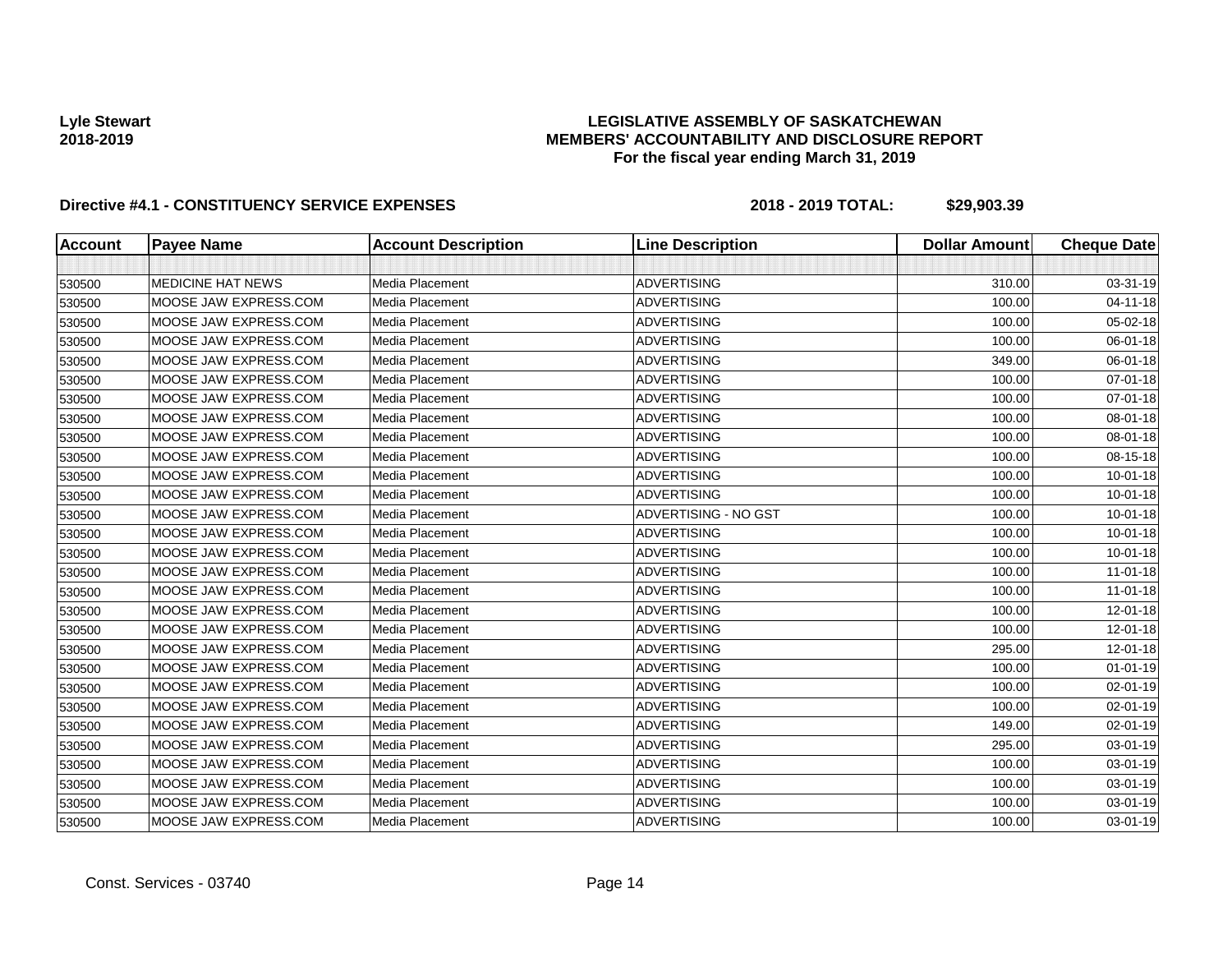## **LEGISLATIVE ASSEMBLY OF SASKATCHEWAN MEMBERS' ACCOUNTABILITY AND DISCLOSURE REPORT For the fiscal year ending March 31, 2019**

| Account | <b>Payee Name</b>               | <b>Account Description</b>                                               | <b>Line Description</b> | <b>Dollar Amount</b> | <b>Cheque Date</b> |
|---------|---------------------------------|--------------------------------------------------------------------------|-------------------------|----------------------|--------------------|
|         |                                 |                                                                          |                         |                      |                    |
| 530500  | MOOSE JAW EXPRESS.COM           | Media Placement                                                          | <b>ADVERTISING</b>      | 100.00               | 03-13-19           |
| 530500  | PENSE FUNDRAISING COMMITTEE     | Media Placement                                                          | <b>ADVERTISING</b>      | 80.00                | 07-18-18           |
| 530500  | THE HERALD                      | Media Placement                                                          | <b>ADVERTISING</b>      | 160.00               | $05 - 01 - 18$     |
| 530500  | THE HERALD                      | Media Placement                                                          | <b>ADVERTISING</b>      | 205.00               | $05 - 01 - 18$     |
| 530500  | THE HERALD                      | Media Placement                                                          | <b>ADVERTISING</b>      | 198.00               | 06-01-18           |
| 530500  | THE HERALD                      | <b>Media Placement</b>                                                   | <b>ADVERTISING</b>      | 40.00                | 06-01-18           |
| 530500  | THE HERALD                      | Media Placement                                                          | <b>ADVERTISING</b>      | 75.00                | 06-01-18           |
| 530500  | THE HERALD                      | Media Placement                                                          | <b>ADVERTISING</b>      | 180.00               | 06-01-18           |
| 530500  | THE HERALD                      | Media Placement                                                          | <b>ADVERTISING</b>      | 256.00               | 06-01-18           |
| 530500  | THE HERALD                      | Media Placement                                                          | <b>ADVERTISING</b>      | 200.00               | 06-01-18           |
| 530500  | THE HERALD                      | <b>Media Placement</b>                                                   | <b>ADVERTISING</b>      | 40.00                | 07-01-18           |
| 530500  | THE HERALD                      | Media Placement                                                          | <b>ADVERTISING</b>      | 40.00                | 08-01-18           |
| 530500  | THE HERALD                      | Media Placement                                                          | <b>ADVERTISING</b>      | 180.00               | 08-01-18           |
| 530500  | THE HERALD                      | <b>Media Placement</b>                                                   | <b>ADVERTISING</b>      | 185.00               | $11-01-18$         |
| 530500  | THE HERALD                      | Media Placement                                                          | <b>ADVERTISING</b>      | 125.00               | 12-01-18           |
| 530500  | THE HERALD                      | <b>Media Placement</b>                                                   | <b>ADVERTISING</b>      | 317.00               | 12-01-18           |
| 530500  | THE HERALD                      | Media Placement                                                          | <b>ADVERTISING</b>      | 275.00               | 12-01-18           |
| 530500  | THE HERALD                      | Media Placement                                                          | <b>ADVERTISING</b>      | 75.00                | $01 - 01 - 19$     |
| 530500  | THE HERALD                      | Media Placement                                                          | <b>ADVERTISING</b>      | 180.00               | $01 - 01 - 19$     |
| 530500  | THE HERALD                      | Media Placement                                                          | <b>ADVERTISING</b>      | 170.00               | $02 - 01 - 19$     |
| 530500  | THE HERALD                      | <b>Media Placement</b>                                                   | <b>ADVERTISING</b>      | 198.00               | $02 - 01 - 19$     |
| 530500  | THE HERALD                      | Media Placement                                                          | <b>ADVERTISING</b>      | 165.00               | 03-05-19           |
| 530500  | THE HERALD                      | Media Placement                                                          | <b>ADVERTISING</b>      | 125.00               | 03-19-19           |
| 530500  | THE HERALD                      | Media Placement                                                          | <b>ADVERTISING</b>      | 240.00               | 03-26-19           |
| 530900  | SILZER, ERICA                   | <b>Promotional Items</b>                                                 | CHRISTMAS CARD DESIGN   | 700.00               | $12 - 01 - 18$     |
| 530900  | SILZER, ERICA                   | <b>Promotional Items</b>                                                 | PROMOTIONAL ITEMS       | 375.00               | $12 - 11 - 18$     |
| 542000  | CAREFOOT, TERRY L               | Travel                                                                   | C.A. TRAVEL APRIL 24/18 | 26.25                | 06-11-18           |
| 543201  | <b>LEGISLATIVE FOOD SERVICE</b> | Deputy Minister/Ministry Head Business<br><b>Expenses - Refreshments</b> | <b>STUDENT DRINKS</b>   | 15.90                | 05-01-18           |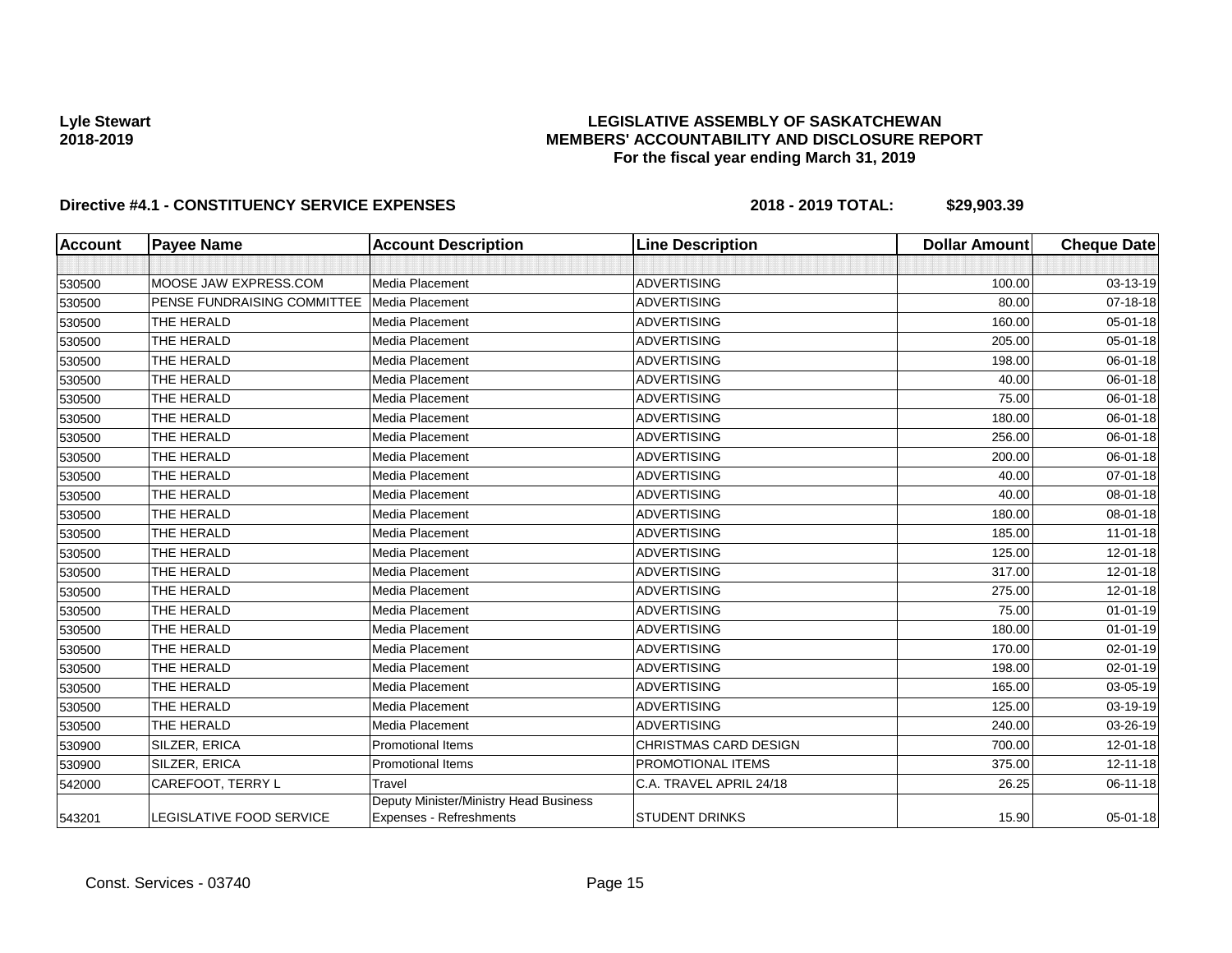## **LEGISLATIVE ASSEMBLY OF SASKATCHEWAN MEMBERS' ACCOUNTABILITY AND DISCLOSURE REPORT For the fiscal year ending March 31, 2019**

| <b>Payee Name</b>        |                                        | <b>Line Description</b>                                                                                                                                | <b>Dollar Amount</b>                          | <b>Cheque Date</b> |
|--------------------------|----------------------------------------|--------------------------------------------------------------------------------------------------------------------------------------------------------|-----------------------------------------------|--------------------|
|                          |                                        |                                                                                                                                                        |                                               |                    |
|                          | Deputy Minister/Ministry Head Business |                                                                                                                                                        |                                               |                    |
|                          |                                        |                                                                                                                                                        |                                               | 06-01-18           |
| LAST MOUNTAIN TIMES LTD. |                                        | <b>SUBSCRIPTION</b>                                                                                                                                    | 47.62                                         | 08-21-18           |
| THE HERALD               |                                        |                                                                                                                                                        | 27.00                                         | 08-01-18           |
| <b>CORPORATE EXPRESS</b> |                                        | <b>OFFICE SUPPLIES</b>                                                                                                                                 | 191.90                                        | 06-01-18           |
| <b>CORPORATE EXPRESS</b> | Other Material and Supplies            | OFFICE SUPPLIES                                                                                                                                        | 252.28                                        | $10 - 01 - 18$     |
| <b>CORPORATE EXPRESS</b> | Other Material and Supplies            | OFFICE SUPPLIES                                                                                                                                        | 378.39                                        | 02-01-19           |
| PRAIRIE SPRING WATER     | Other Material and Supplies            | <b>WATER FOR OFFICE</b>                                                                                                                                | 38.00                                         | 08-22-18           |
|                          |                                        |                                                                                                                                                        |                                               |                    |
|                          |                                        |                                                                                                                                                        |                                               |                    |
|                          |                                        |                                                                                                                                                        |                                               |                    |
|                          |                                        |                                                                                                                                                        |                                               |                    |
|                          |                                        |                                                                                                                                                        |                                               |                    |
|                          |                                        |                                                                                                                                                        |                                               |                    |
|                          |                                        |                                                                                                                                                        |                                               |                    |
|                          |                                        |                                                                                                                                                        |                                               |                    |
|                          |                                        |                                                                                                                                                        |                                               |                    |
|                          |                                        |                                                                                                                                                        |                                               |                    |
|                          |                                        |                                                                                                                                                        |                                               |                    |
|                          |                                        |                                                                                                                                                        |                                               |                    |
|                          |                                        |                                                                                                                                                        |                                               |                    |
|                          |                                        |                                                                                                                                                        |                                               |                    |
|                          |                                        |                                                                                                                                                        |                                               |                    |
|                          |                                        |                                                                                                                                                        |                                               |                    |
|                          |                                        |                                                                                                                                                        |                                               |                    |
|                          |                                        |                                                                                                                                                        |                                               |                    |
|                          |                                        |                                                                                                                                                        |                                               |                    |
|                          |                                        |                                                                                                                                                        |                                               |                    |
|                          |                                        |                                                                                                                                                        |                                               |                    |
|                          | LEGISLATIVE FOOD SERVICE               | <b>Account Description</b><br>Expenses - Refreshments<br>Books, Mags and Ref Materials<br>Books, Mags and Ref Materials<br>Other Material and Supplies | <b>STUDENT DRINKS</b><br><b>SUBSCRIPTIONS</b> | 19.08              |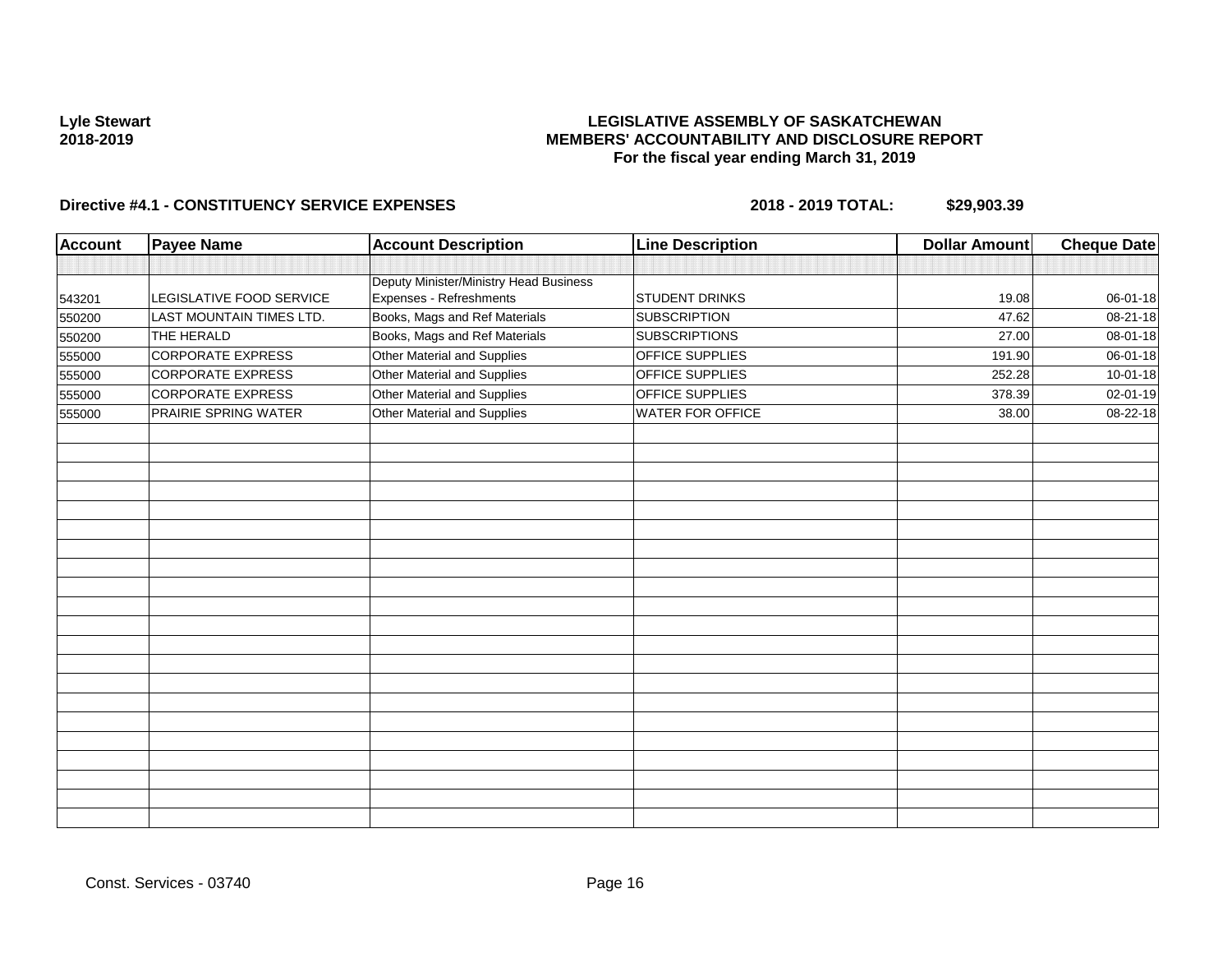## **LEGISLATIVE ASSEMBLY OF SASKATCHEWAN MEMBERS' ACCOUNTABILITY AND DISCLOSURE REPORT For the fiscal year ending March 31, 2019**

| <b>Account</b> | Payee Name | <b>Account Description</b> | <b>Line Description</b> | <b>Dollar Amount</b> | <b>Cheque Date</b> |
|----------------|------------|----------------------------|-------------------------|----------------------|--------------------|
|                |            |                            |                         |                      |                    |
|                |            |                            |                         |                      |                    |
|                |            |                            |                         |                      |                    |
|                |            |                            |                         |                      |                    |
|                |            |                            |                         |                      |                    |
|                |            |                            |                         |                      |                    |
|                |            |                            |                         |                      |                    |
|                |            |                            |                         |                      |                    |
|                |            |                            |                         |                      |                    |
|                |            |                            |                         |                      |                    |
|                |            |                            |                         |                      |                    |
|                |            |                            |                         |                      |                    |
|                |            |                            |                         |                      |                    |
|                |            |                            |                         |                      |                    |
|                |            |                            |                         |                      |                    |
|                |            |                            |                         |                      |                    |
|                |            |                            |                         |                      |                    |
|                |            |                            |                         |                      |                    |
|                |            |                            |                         |                      |                    |
|                |            |                            |                         |                      |                    |
|                |            |                            |                         |                      |                    |
|                |            |                            |                         |                      |                    |
|                |            |                            |                         |                      |                    |
|                |            |                            |                         |                      |                    |
|                |            |                            |                         |                      |                    |
|                |            |                            |                         |                      |                    |
|                |            |                            |                         |                      |                    |
|                |            |                            |                         |                      |                    |
|                |            |                            |                         |                      |                    |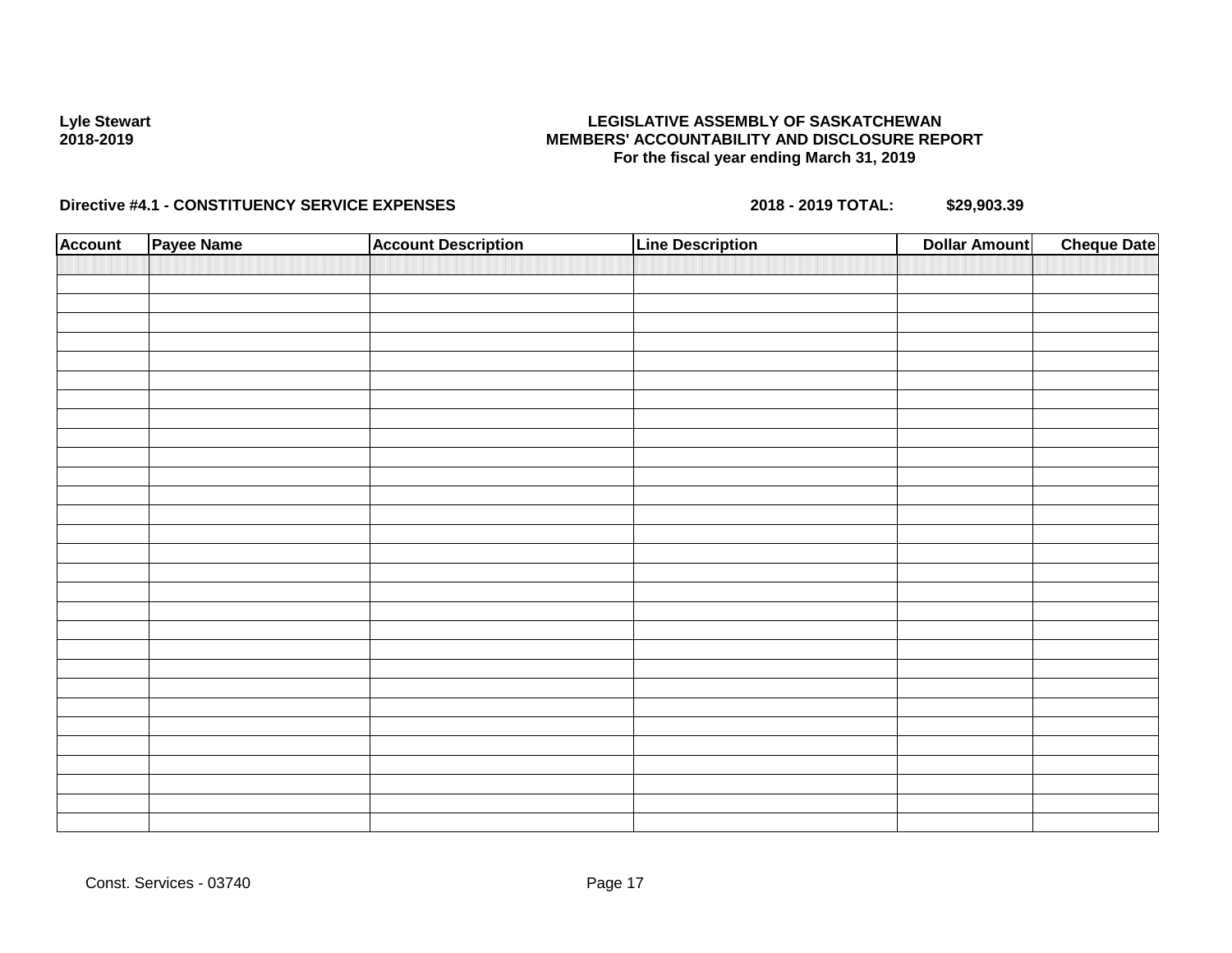## **LEGISLATIVE ASSEMBLY OF SASKATCHEWAN MEMBERS' ACCOUNTABILITY AND DISCLOSURE REPORT For the fiscal year ending March 31, 2019**

| <b>Account</b> | Payee Name | <b>Account Description</b> | <b>Line Description</b> | <b>Dollar Amount</b> | <b>Cheque Date</b> |
|----------------|------------|----------------------------|-------------------------|----------------------|--------------------|
|                |            |                            |                         |                      |                    |
|                |            |                            |                         |                      |                    |
|                |            |                            |                         |                      |                    |
|                |            |                            |                         |                      |                    |
|                |            |                            |                         |                      |                    |
|                |            |                            |                         |                      |                    |
|                |            |                            |                         |                      |                    |
|                |            |                            |                         |                      |                    |
|                |            |                            |                         |                      |                    |
|                |            |                            |                         |                      |                    |
|                |            |                            |                         |                      |                    |
|                |            |                            |                         |                      |                    |
|                |            |                            |                         |                      |                    |
|                |            |                            |                         |                      |                    |
|                |            |                            |                         |                      |                    |
|                |            |                            |                         |                      |                    |
|                |            |                            |                         |                      |                    |
|                |            |                            |                         |                      |                    |
|                |            |                            |                         |                      |                    |
|                |            |                            |                         |                      |                    |
|                |            |                            |                         |                      |                    |
|                |            |                            |                         |                      |                    |
|                |            |                            |                         |                      |                    |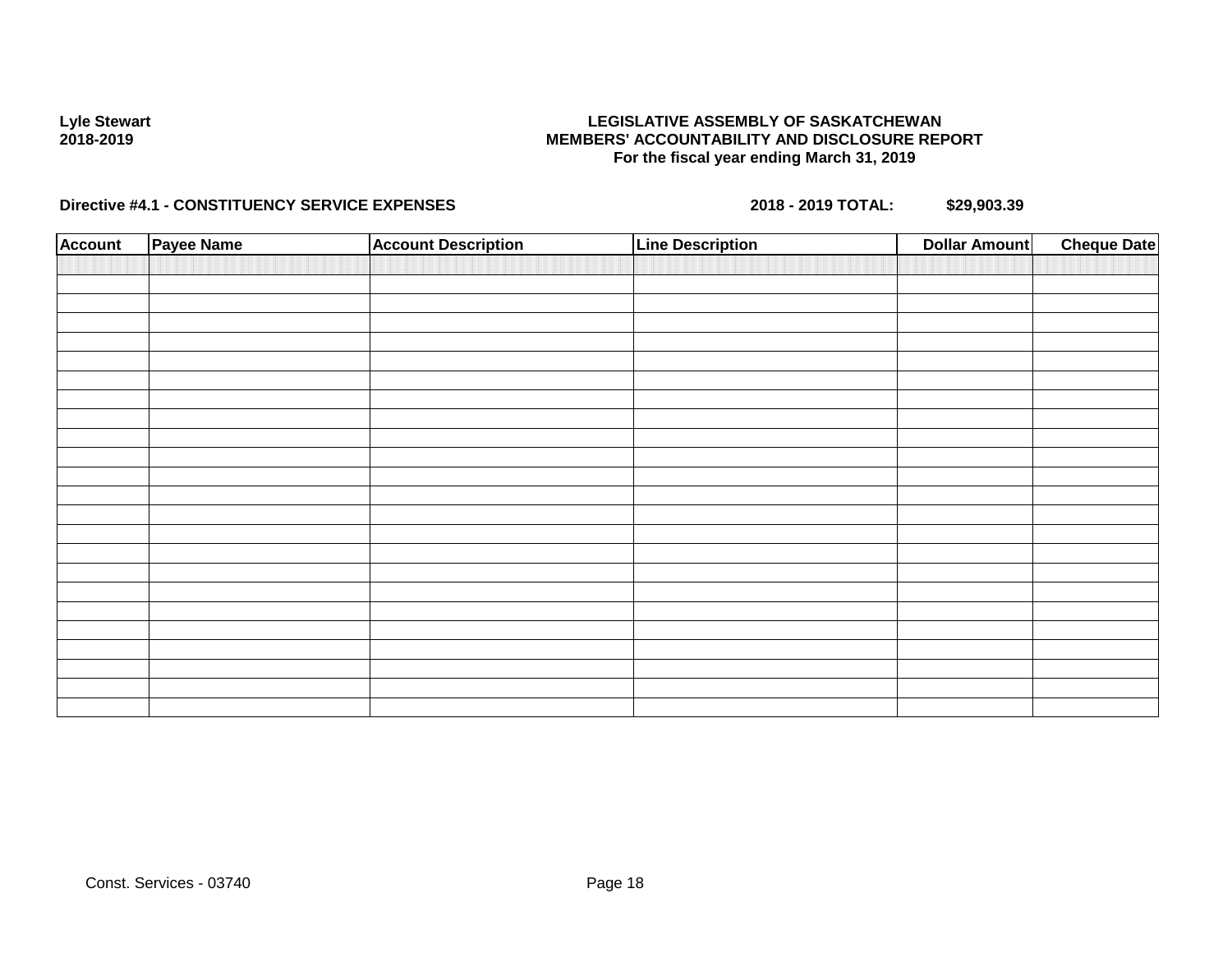# **LEGISLATIVE ASSEMBLY OF SASKATCHEWAN MEMBERS' ACCOUNTABILITY AND DISCLOSURE REPORT For the fiscal year ending March 31, 2019**

| <b>Account</b> | <b>Payee Name</b> | <b>Account Description</b>                    | <b>Dollar Amount</b> | <b>Cheque Date</b> |
|----------------|-------------------|-----------------------------------------------|----------------------|--------------------|
|                |                   |                                               |                      |                    |
| 513000         | CAREFOOT, TERRY L | Out-of-Scope Permanent                        | 2,212.80             | 04-24-18           |
| 513000         | CAREFOOT, TERRY L | Out-of-Scope Permanent                        | 2.212.80             | 05-08-18           |
| 513000         | CAREFOOT, TERRY L | Out-of-Scope Permanent                        | 2,212.80             | 05-23-18           |
| 513000         | CAREFOOT, TERRY L | Out-of-Scope Permanent                        | 2.212.80             | 06-05-18           |
| 513000         | CAREFOOT, TERRY L | Out-of-Scope Permanent                        | 2,212.80             | 06-13-18           |
| 513000         | CAREFOOT, TERRY L | Out-of-Scope Permanent                        | 2,212.80             | 06-27-18           |
| 513000         | CAREFOOT, TERRY L | Out-of-Scope Permanent                        | 2,212.80             | $07 - 11 - 18$     |
| 513000         | CAREFOOT, TERRY L | Out-of-Scope Permanent                        | 2,212.80             | 07-25-18           |
| 513000         | CAREFOOT, TERRY L | Out-of-Scope Permanent                        | 2,212.80             | 08-08-18           |
| 513000         | CAREFOOT, TERRY L | Out-of-Scope Permanent                        | 2,212.80             | 08-22-18           |
| 513000         | CAREFOOT, TERRY L | Out-of-Scope Permanent                        | 2,212.80             | 09-05-18           |
| 513000         | CAREFOOT, TERRY L | Out-of-Scope Permanent                        | 2,212.80             | 09-19-18           |
| 513000         | CAREFOOT, TERRY L | Out-of-Scope Permanent                        | 2,212.80             | 10-03-18           |
| 513000         | CAREFOOT, TERRY L | Out-of-Scope Permanent                        | 2,212.80             | $10-17-18$         |
| 513000         | CAREFOOT, TERRY L | Out-of-Scope Permanent                        | 2,212.80             | $11 - 01 - 18$     |
| 513000         | CAREFOOT, TERRY L | Out-of-Scope Permanent                        | 2,212.80             | $11 - 14 - 18$     |
| 513000         | CAREFOOT, TERRY L | Out-of-Scope Permanent                        | 2,212.80             | 11-28-18           |
| 513000         | CAREFOOT, TERRY L | Out-of-Scope Permanent                        | 2,212.80             | $12 - 12 - 18$     |
| 513000         | CAREFOOT, TERRY L | Out-of-Scope Permanent                        | 2,212.80             | 12-27-18           |
| 513000         | CAREFOOT, TERRY L | Out-of-Scope Permanent                        | 2,212.80             | 01-09-19           |
| 513000         | CAREFOOT, TERRY L | Out-of-Scope Permanent                        | 2,212.80             | $01 - 23 - 19$     |
| 513000         | CAREFOOT, TERRY L | Out-of-Scope Permanent                        | 2,212.80             | 02-06-19           |
| 513000         | CAREFOOT, TERRY L | Out-of-Scope Permanent                        | 2,212.80             | $02 - 20 - 19$     |
| 513000         | CAREFOOT, TERRY L | Out-of-Scope Permanent                        | 2,212.80             | 03-06-19           |
| 513000         | CAREFOOT, TERRY L | Out-of-Scope Permanent                        | 2,212.80             | 03-20-19           |
| 513000         | CAREFOOT, TERRY L | Out-of-Scope Permanent                        | 2,212.80             | 04-03-19           |
| 519900         | None (Default)    | Change in Y/E Accrued Empl Leave Entitlements | $-41.61$             | 04-18-18           |
| 519900         | None (Default)    | Change in Y/E Accrued Empl Leave Entitlements | 1,099.76             | 04-08-19           |
|                |                   |                                               |                      |                    |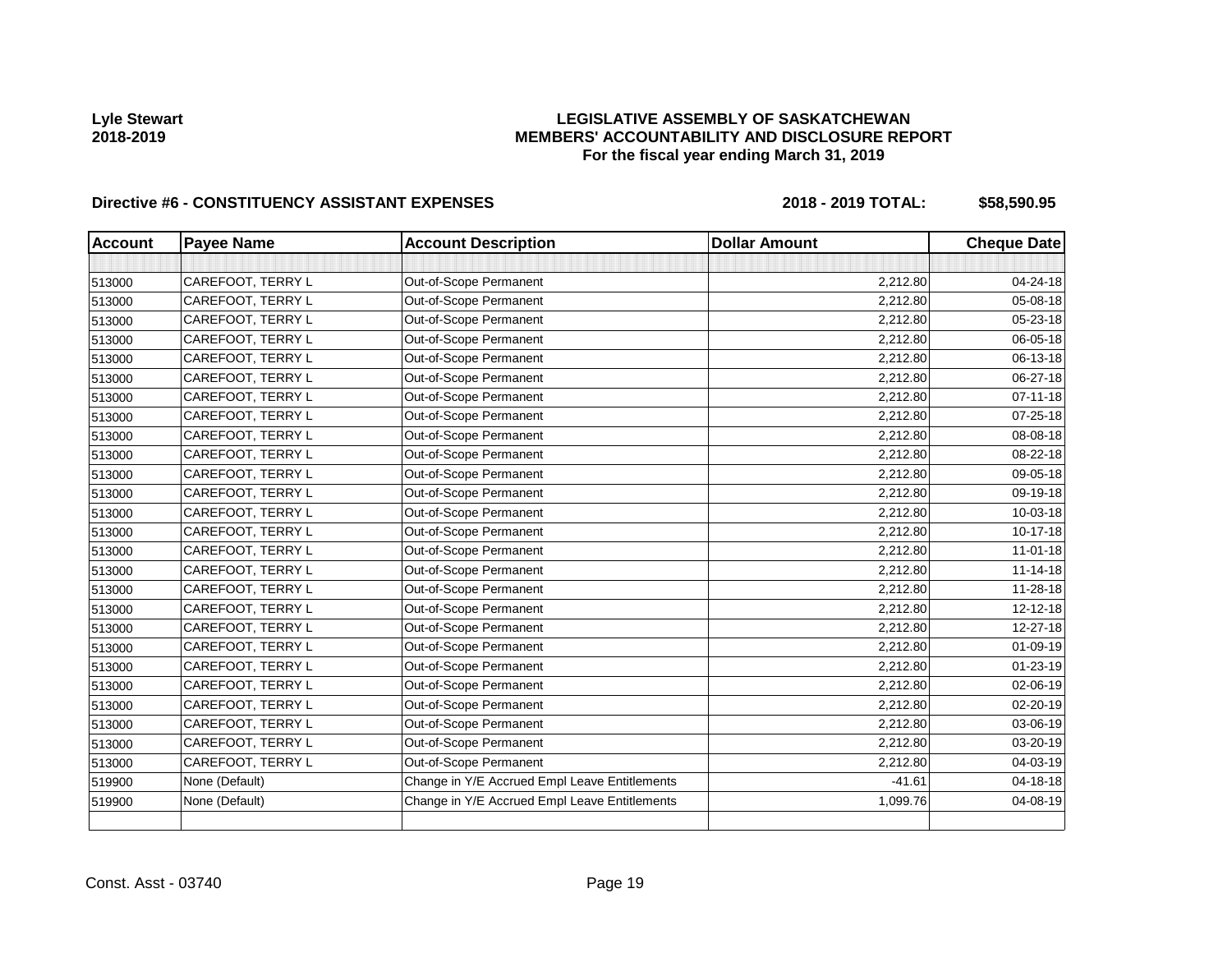## **LEGISLATIVE ASSEMBLY OF SASKATCHEWAN MEMBERS' ACCOUNTABILITY AND DISCLOSURE REPORT For the fiscal year ending March 31, 2019**

| <b>Account</b> | Payee Name | <b>Account Description</b> | <b>Dollar Amount</b> | <b>Cheque Date</b> |
|----------------|------------|----------------------------|----------------------|--------------------|
|                |            |                            |                      |                    |
|                |            |                            |                      |                    |
|                |            |                            |                      |                    |
|                |            |                            |                      |                    |
|                |            |                            |                      |                    |
|                |            |                            |                      |                    |
|                |            |                            |                      |                    |
|                |            |                            |                      |                    |
|                |            |                            |                      |                    |
|                |            |                            |                      |                    |
|                |            |                            |                      |                    |
|                |            |                            |                      |                    |
|                |            |                            |                      |                    |
|                |            |                            |                      |                    |
|                |            |                            |                      |                    |
|                |            |                            |                      |                    |
|                |            |                            |                      |                    |
|                |            |                            |                      |                    |
|                |            |                            |                      |                    |
|                |            |                            |                      |                    |
|                |            |                            |                      |                    |
|                |            |                            |                      |                    |
|                |            |                            |                      |                    |
|                |            |                            |                      |                    |
|                |            |                            |                      |                    |
|                |            |                            |                      |                    |
|                |            |                            |                      |                    |
|                |            |                            |                      |                    |
|                |            |                            |                      |                    |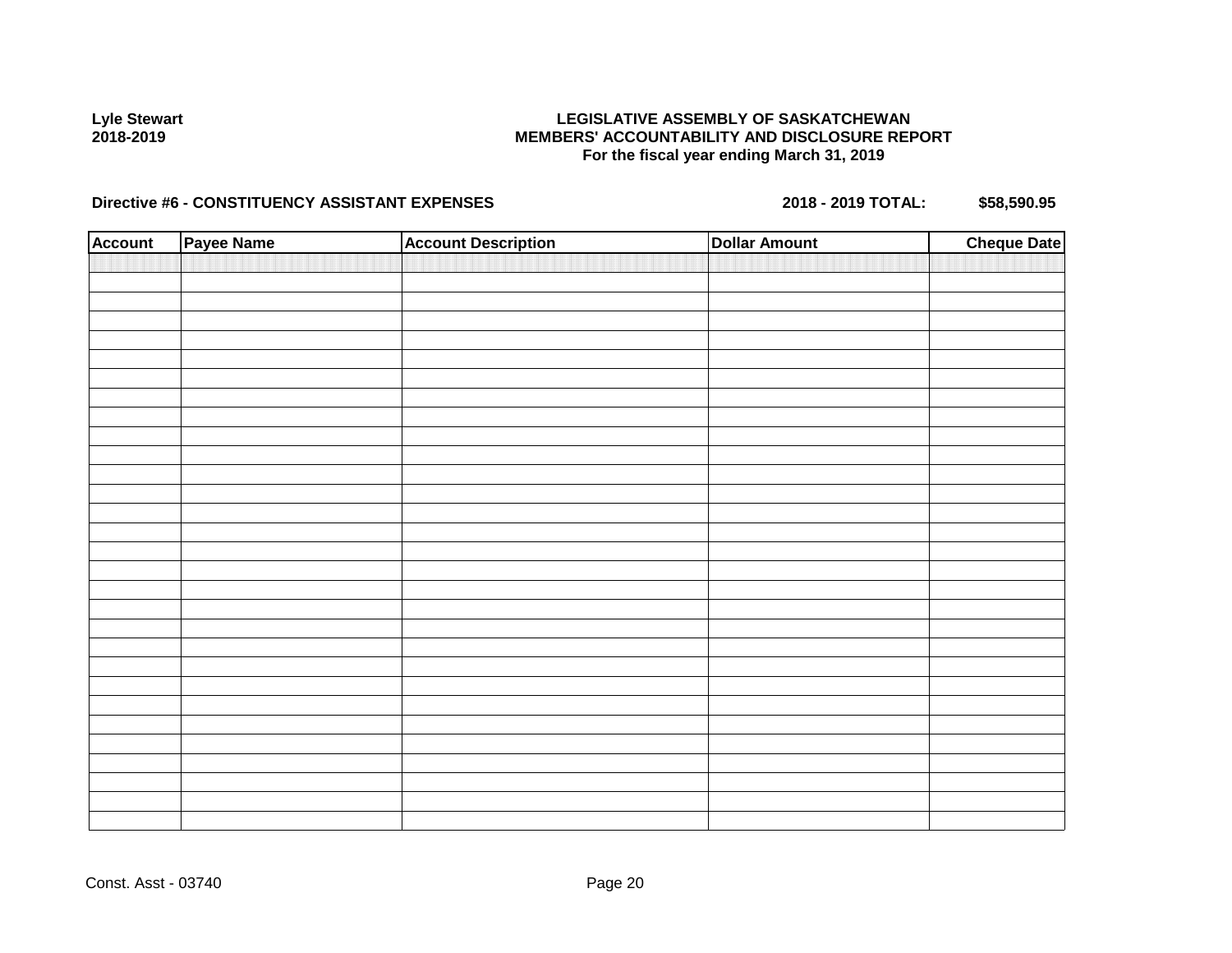## **LEGISLATIVE ASSEMBLY OF SASKATCHEWAN MEMBERS' ACCOUNTABILITY AND DISCLOSURE REPORT For the fiscal year ending March 31, 2019**

| <b>Account</b> | Payee Name | <b>Account Description</b> | <b>Dollar Amount</b> | <b>Cheque Date</b> |
|----------------|------------|----------------------------|----------------------|--------------------|
|                |            |                            |                      |                    |
|                |            |                            |                      |                    |
|                |            |                            |                      |                    |
|                |            |                            |                      |                    |
|                |            |                            |                      |                    |
|                |            |                            |                      |                    |
|                |            |                            |                      |                    |
|                |            |                            |                      |                    |
|                |            |                            |                      |                    |
|                |            |                            |                      |                    |
|                |            |                            |                      |                    |
|                |            |                            |                      |                    |
|                |            |                            |                      |                    |
|                |            |                            |                      |                    |
|                |            |                            |                      |                    |
|                |            |                            |                      |                    |
|                |            |                            |                      |                    |
|                |            |                            |                      |                    |
|                |            |                            |                      |                    |
|                |            |                            |                      |                    |
|                |            |                            |                      |                    |
|                |            |                            |                      |                    |
|                |            |                            |                      |                    |
|                |            |                            |                      |                    |
|                |            |                            |                      |                    |
|                |            |                            |                      |                    |
|                |            |                            |                      |                    |
|                |            |                            |                      |                    |
|                |            |                            |                      |                    |